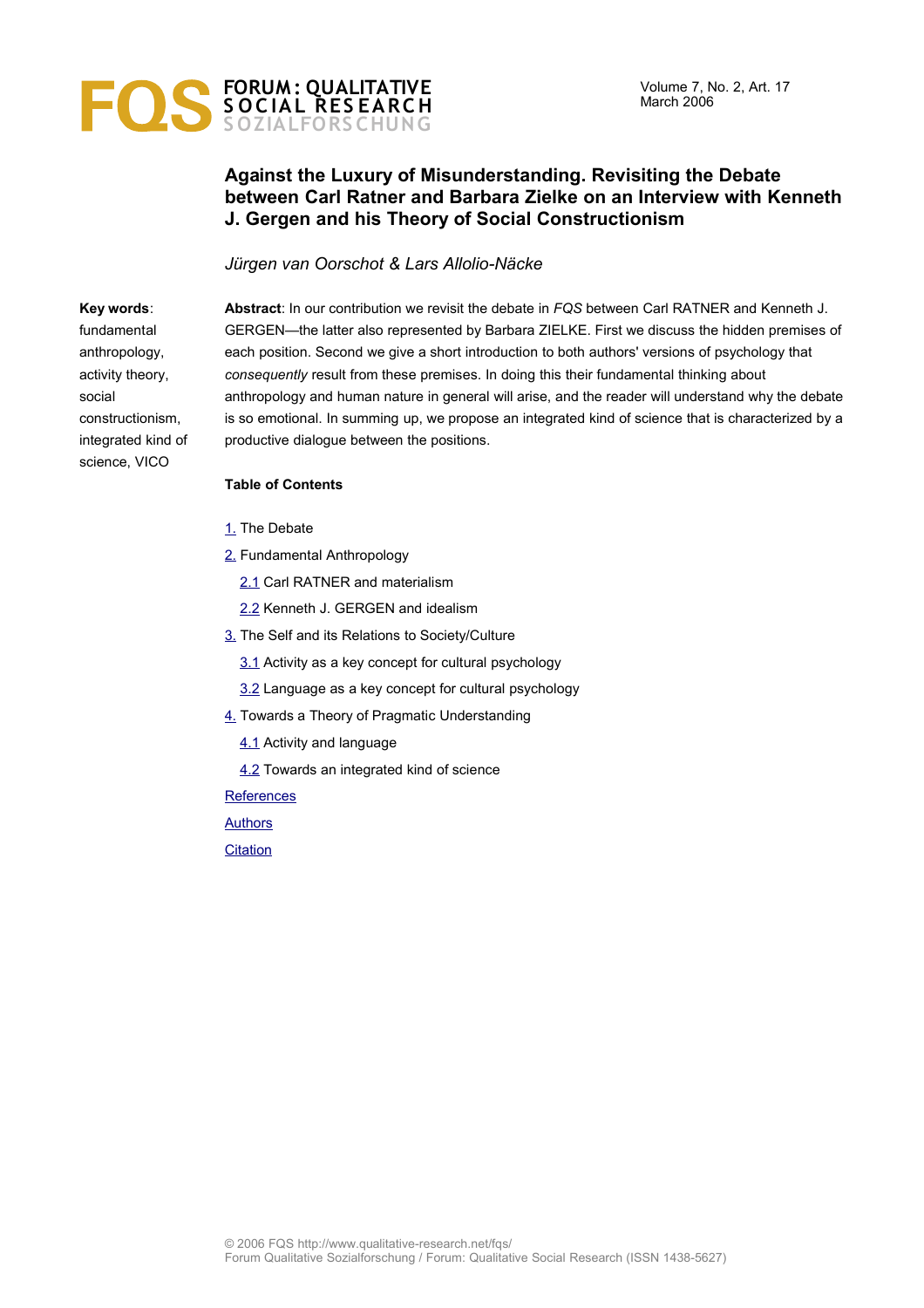The constructivist as well as the constructionist have only interpreted the world, in various ways; the point is to change it. $1$ 

## <span id="page-1-0"></span>**1. The Debate**

What can the reader of the debate in *Forum: Qualitative Social Research* expect? It should be critical and—in the sense of the original Greek term *krínein*—help to decide and evaluate. Therefore, each evaluation needs criteria that form the basis of a well-grounded standpoint of reasoning. Actually, this was the intention of Carl **RATNER—but he slides into a polemic.** Who ever is interested in RATNER's as well as Kenneth J. [GERGEN](http://www.qualitative-research.net/fqs-texte/3-04/04-3-27-e.htm)'s criticized standpoint needs to take a peek behind the scenes. He or she should look at that point where science ends, or better, where it begins again and again: "the belief"<sup>[2](#page-1-3)</sup> or faith. [1]

# <span id="page-1-1"></span>**2. Fundamental Anthropology**

The debate between RATNER and GERGEN colorfully shows how important the fundamental preconditions of an understanding of reality, truth and insight are. These preconditions are the bases of our own idea of humankind. And this idea permanently influences our scientific work. Is reality ascertainable or not? Is language the only way to capture human reality or do we need other methods psychological as well as metaphysical? Is it necessary that knowledge be produced within the same hermeneutical way of thinking or in small closed communities? Or is it better to open this thinking up to other intellectual resources? [2]

Behind all scientific questions and debates an unrecognized and unexplained set of preconditions can be found, what we call faith—absolute faith in somebody or something, in his or her thinking, feeling, and living. These preconditions can be called a fundamental anthropology<sup>[3](#page-1-4)</sup> that each person owns. The emotional debate of RATNER and GERGEN shows that these questions about the preconditions of thinking can distress one's own belief: the belief in one's own existence and action potency (Handlungsfähigkeit). In general, these questions are not answerable in scientific terms, as we can see in the debate. Claims like "There is no individual knowing subject" (GERGEN, 1991, 1994, 1999), as well as "man is a rational thinker and owns action potency" (RATNER, 2005, Topic 5), cannot be determined by scientific methods. [3]

<span id="page-1-2"></span><sup>1</sup> The skilful reader is surely aware that this is a variation of the  $11<sup>th</sup>$  thesis on FEUERBACH by MARX. The original is: "The philosophers have only interpreted the world, in various ways; the point is to change it" (ENGELS, 1969, pp.13f.)

<span id="page-1-3"></span><sup>2</sup> RATNER uses the term *belief* numerous times to ask for the implicit preconditions of *social constructionism*. From a German perspective, this term is too rational. "Faith" would be the better term, but in a more complex sense than ZIELKE's "religious belief" (ZIELKE, 2006, paragraph 4).

<span id="page-1-4"></span><sup>3</sup> Fundamental anthropology is not just asking for material aspects of ideas of individuals, furthermore, it picks the epistemological preconditions of these aspects as central themes. We use the term "fundamental anthropology" in analogy to "fundamental theology," and sometimes it is used as the antithesis of HEIDEGGER's "fundamental ontology."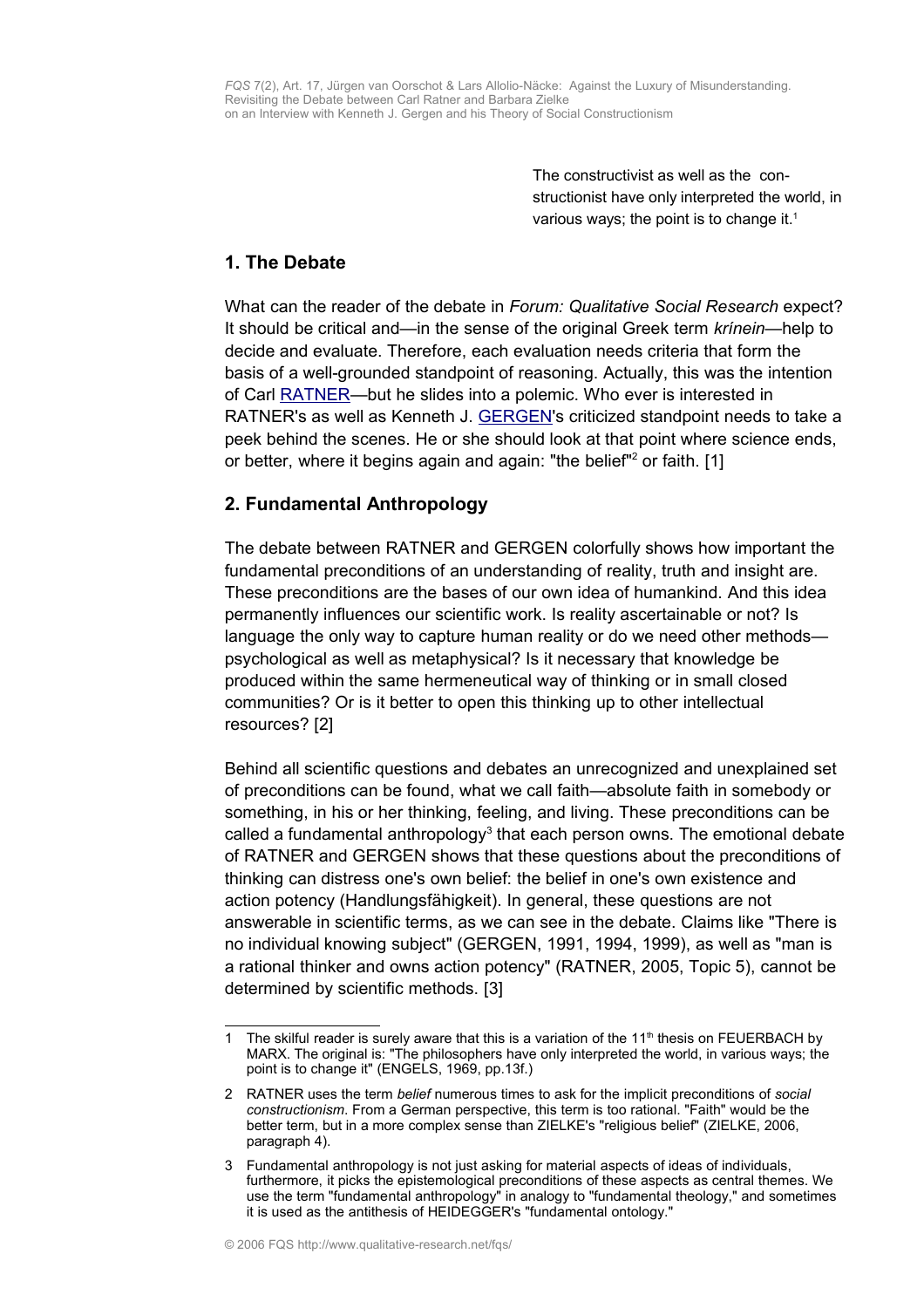Unlike the constructionist, the materialist's faith becomes certainty, i.e. "there *is* a reality and we *are able* to grasp it." Or in RATNER's words: "[T]here is a common reality to be understood, and also [...] a common way to understand it" (RATNER, 2004, paragraph 7). But the constructivist as well as the constructionist is aware that his or her faith is just an individual one. Consequently he or she uses the term *relativism*, i.e. "there *is* reality, but we *are not able* to grasp it. But we can describe its interpretations." Or in GERGEN's words:

"Likewise, constructionism itself should not be considered a universal truth; it too is a view that emerges from social process. As you can see, the constructionist is not, then, interested in truth as a scientific outcome—or at least truth with a capital 'T'—a universal or transcendent propositional network. There may be local truths, established within various scientific fields, within the various communities of humankind, and these must surely be honored from within the traditions of these communities. However, the future well-being of the world community depends on facilitating dialogue among these local traditions. Declarations of truth beyond tradition are, in this sense, a step toward tyranny and, ultimately, the end of communication" (MATTES & SCHRAUBE, 2004, paragraph 13). [4]

In the debate we can see that nobody is explicitly talking about one's own faith and the preconditions of reasoning, so both talk at cross-purposes. Without explicitly talking about these preconditions and the resulting image of man, they are neither able to understand the viewpoint of the other nor are they able to debate in the sense of a dialogue. This is necessary to accept differences and gain new insights: if we can accept the differences in preconditions we will be able to work together on one problem. Knowing that the own position is limited and that other positions are also limited is the precondition of multiperspectiveness—even though this will never be complete. If we do not reach this point, our debates will remain on the level of accusation. Furthermore, our arguments remain pseudo-scientific and this causes misunderstanding. To avoid this, we first try to reveal the *fundamentum*, the faith (Glauben) and its preconditions in both authors, GERGEN and RATNER. In doing this, we try to show why both argue the way they do. [5]

#### <span id="page-2-0"></span>**2.1 Carl RATNER and materialism**

Paradigmatically, Carl RATNER represents materialism, furthermore, the historical materialism that was established by Karl MARX. Marxism is based on two basic ideas: (1) historical materialism is a historical positivistic theory of development and (2) an inversion of HEGELian idealistic dialectics (HEGEL, 1830, pp.118ff.). According to HEGELian dialectics our world is constituted by antitheses. If these antitheses "merge," they produce an "absolute truth," a world without any inconsistency. MARX transfers this idea into his own social theory, but does not think of the world in terms of an idealistic standpoint. He rather thinks from the standpoint of practice: social "existence precedes consciousness." [6]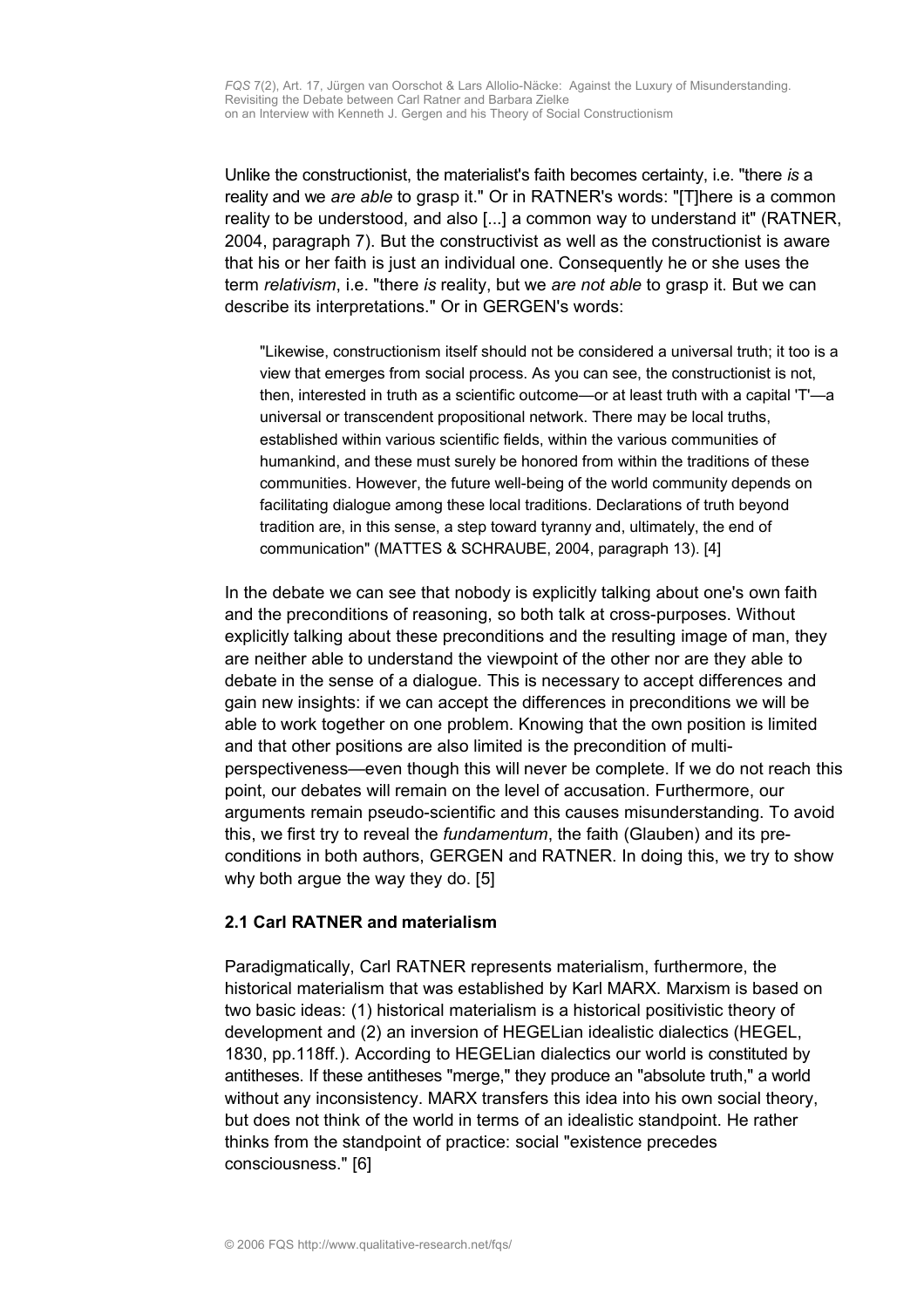That Carl RATNER can be labeled a Marxist, can be seen in his fascinating *relecture* on MARX's "Theses on FEUERBACH." RATNER accuses GERGEN of scientism, meaning truth is a question of axioms and not a question of reality (see the example of craziness that RATNER, 2005, paragraph 28 gives; a different constructivist position is represented by ZIELKE, 2006, paragraph 7). This accusation repeats the thesis: "The question whether objective truth can be attributed to human thinking is not a question of theory but is a practical question. Man must prove the truth—i.e. the reality and power, the this-sidedness of his thinking in practice" (ENGELS, 1969, pp.13f.). When RATNER criticizes the relativism of truth in GERGEN's conception, he echoes the third thesis (see RATNER 2004, paragraph 7), with the pathos of a teacher this means "it is essential to educate the educator himself" (ENGELS, 1969, pp.13f.). In doing so, he promotes his own "objective truth" (RATNER, 2005, paragraph 13-14). When RATNER is criticizing solipsistic systems and when he argues that each individual is embedded in a social or cultural system, he repeats the sixth thesis: "But the human essence is no abstraction inherent in each single individual. In its reality it is the ensemble of the social relations" (ENGELS, 1969, pp.13f.). The accusation that GERGEN has a bourgeois attitude (see RATNER, 2005, paragraph 18) repeats theses nine and ten about bourgeois society: "The standpoint of the old materialism is civil society; the standpoint of the new is *human* society, or social humanity" (ENGELS, 1969, pp.13f., our emphasis). Finally, RATNER's critique culminates in the accusation of neutrality and intolerance (see RATNER, 2004, paragraph 5) that corresponds to thesis eleven: "The philosophers have only interpreted the world, in various ways; the point is to change it" (ENGELS, 1969, pp.13f.). [7]

What this argumentation unveils is a kind of realism that is centered on the scientistic paradigm. That is also the reason why RATNER's examples—except that of the genes—are examples from chemistry and physics. With that attitude he *must* argue that there is an "objective truth" (see ZIELKE, 2006, paragraph 2): there is a truth outside and we can grasp it. Reading this together with his critique, we could formulate RATNER's psychology in the following words: "If circumstances in (social) reality are well organized, then mind will be healthy." [8]

## <span id="page-3-0"></span>**2.2 Kenneth J. GERGEN and idealism**

The scientific usage of the term "constructivism" is mostly influenced by the sociological works of BERGER and LUCKMANN (1966), but the epistemological idea of constructionism is quite older. Giovanni Battista VICO formulated this idea in the early 18th century. He declined the exploration of the human mind with the help of scientistic<sup>[4](#page-3-1)</sup> methods as a counter-movement to the scientistic and rational philosophy of DESCARTES. According to VICO's critique DESCARTES' anthropology misinterprets man to be an objective observer of the world, rather than a constructor of his world by meaning and symbols. [5](#page-4-0) Or as Paul

<span id="page-3-1"></span>We here use the term "scientistic" in the same sense as RATNER does in his texts. We use this term to exclusively refer to sciences (physics, chemistry, biology etc.). If we refer to science as an umbrella term for all disciplines, we use the term "scientific."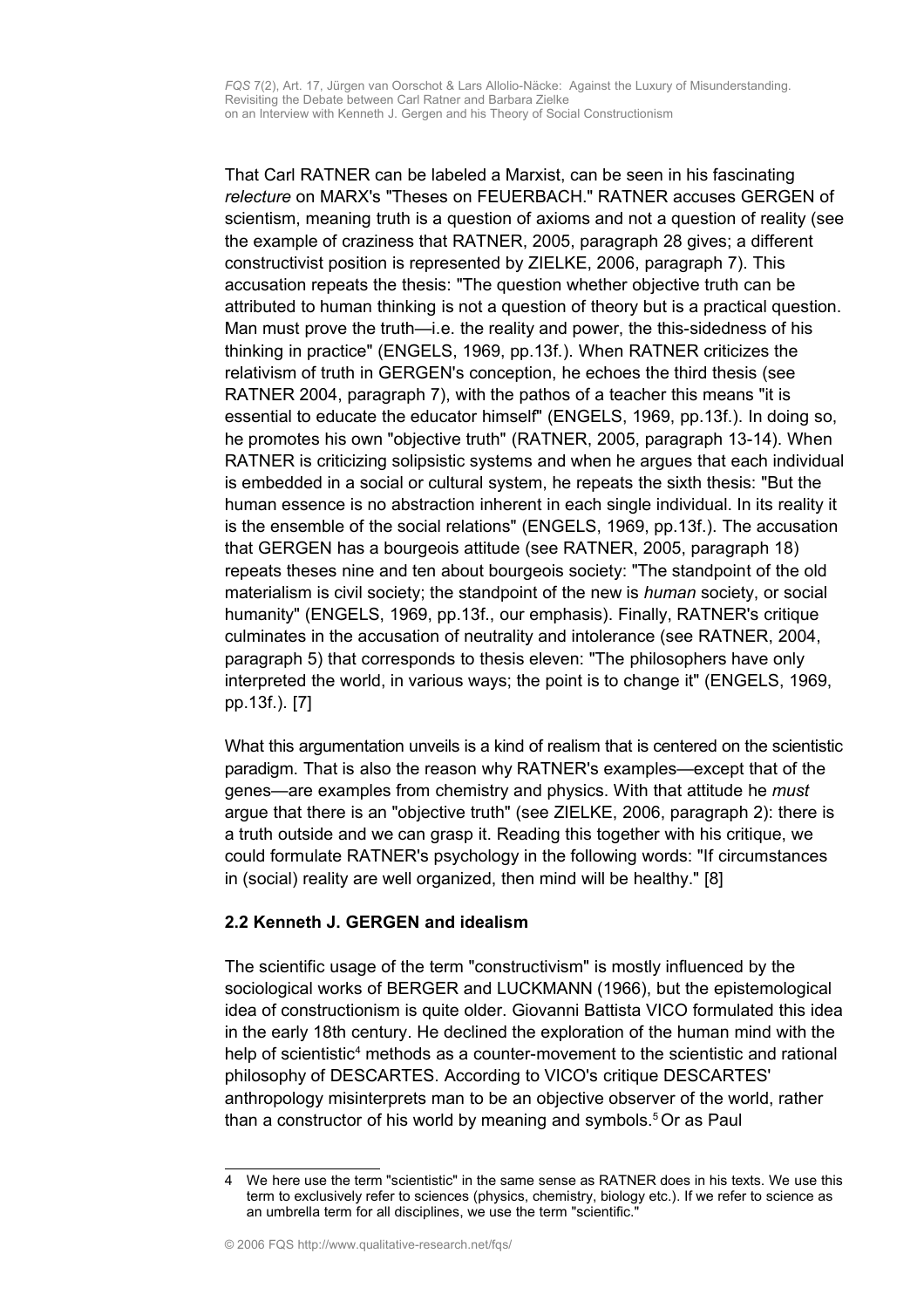WATZLAWICK formulates: "Constructivism is the examination of how human beings construct their own realities" (1986, p.115, our translation). [9]

As we have seen, a constructivist worldview does not mean per se there is no objective world "out there" that can be explained by scientific principles.<sup>[6](#page-4-1)</sup> This means that we are not able to uncover reality, rather we invent (construct) our perceived reality (Wirklichkeit). Or in other words: *verum* and *factum* do not coincide in human action and insight.<sup>[7](#page-4-2)</sup> The human being can only gain truth by constructing it by thoughts, language, and history. The narrowness of human understanding is therefore the origin of the interpreting (*percipiendi*), compounding and distinguishing (*componendi secernendique*), as well as the arguing (*ratiocinandi*) science (see VICO, 1982, p.83). The world of this productiveness is the world of probability. This world should be obtained in an integrated manner—that is a reaction to the dominance of critique in DES-CARTES' philosophy. Reason *and* fantasy, logic *and* action—nothing can be separated (see VICO 1947, pp.36f.). The world—as a human world—is always an interpreted and constructed world; incidentally, an idea that was almost erased from the history of psychology. Today in academic psychology—especially educational psychology—the term "constructivist" is used as an empty word that refers to the fact that the outcome of learning depends on the learner's experience; or it functions as a placeholder for scaffolded learning (see e.g. MOLL, 1990 and WINEGAR & VALSINER, 1992). [10]

Just beyond the halls of the academy the constructivist idea that people can only refer to facts and artifacts that are their own creations kept alive, for example, systemic therapy. Systemic therapy deals with problems of human relations or partnerships, as well as relations between individuals and groups. The basic idea of this therapy is best formulated by WATZLAWICK: "It is only important what construction is the best and most human" (2001, p.22, our translation). [11]

Kenneth GERGEN is trained in this therapeutic approach. In fact, he is not interested in *how* the world works as long as he has a plausible explanation that it works. One example:

"One audience group had commented that the couple seemed to have an addiction to crisis. Another group, referring to a local spot that was known as the Bungee Capital

<span id="page-4-0"></span><sup>5</sup> VICO's constructivism is part of a philosophy of history of wide comprehension that thinks the divine presage can only gain its intentions via the mental construction of the world. VICO's interweaving of human and divine acting during history can be read as a precursor to HEGEL.

<span id="page-4-1"></span><sup>6</sup> In VICO's conception this corresponds to the separation of nature and history. But only in the latter does he unfold the idea of constructivism that is analogous to the gods acting: "The divine truth is what God identifies, arranges and creates. In the same manner, the human truth is what man can know, compose and create. So in this sense, science is realization (Erkenntnis) of how things develop; a realization that creates things by composing their elements" (our translation). (et quemadmodum verum divinum est quod Deus, dum cognoscit, disponit ac gignit, ita verum humanum sit, quod homo, dum novit, componit item ac facit: et eo pacto scientia sit cognitio generis, seu modi, quo res fiat, et qua, dum mens cognoscit modum, quia elementa componit, rem faciat) (VICO, 1979, pp.36f.). So he can say: "'Verum esse ipsum factum'—The truth is the creation itself" (ibid, pp.34f., our translation).

<span id="page-4-2"></span><sup>7</sup> *Verum* and *factum* only coincide in the notion of God as well as in God's creative harmony of action and insight (see VICO, 1979, p.37).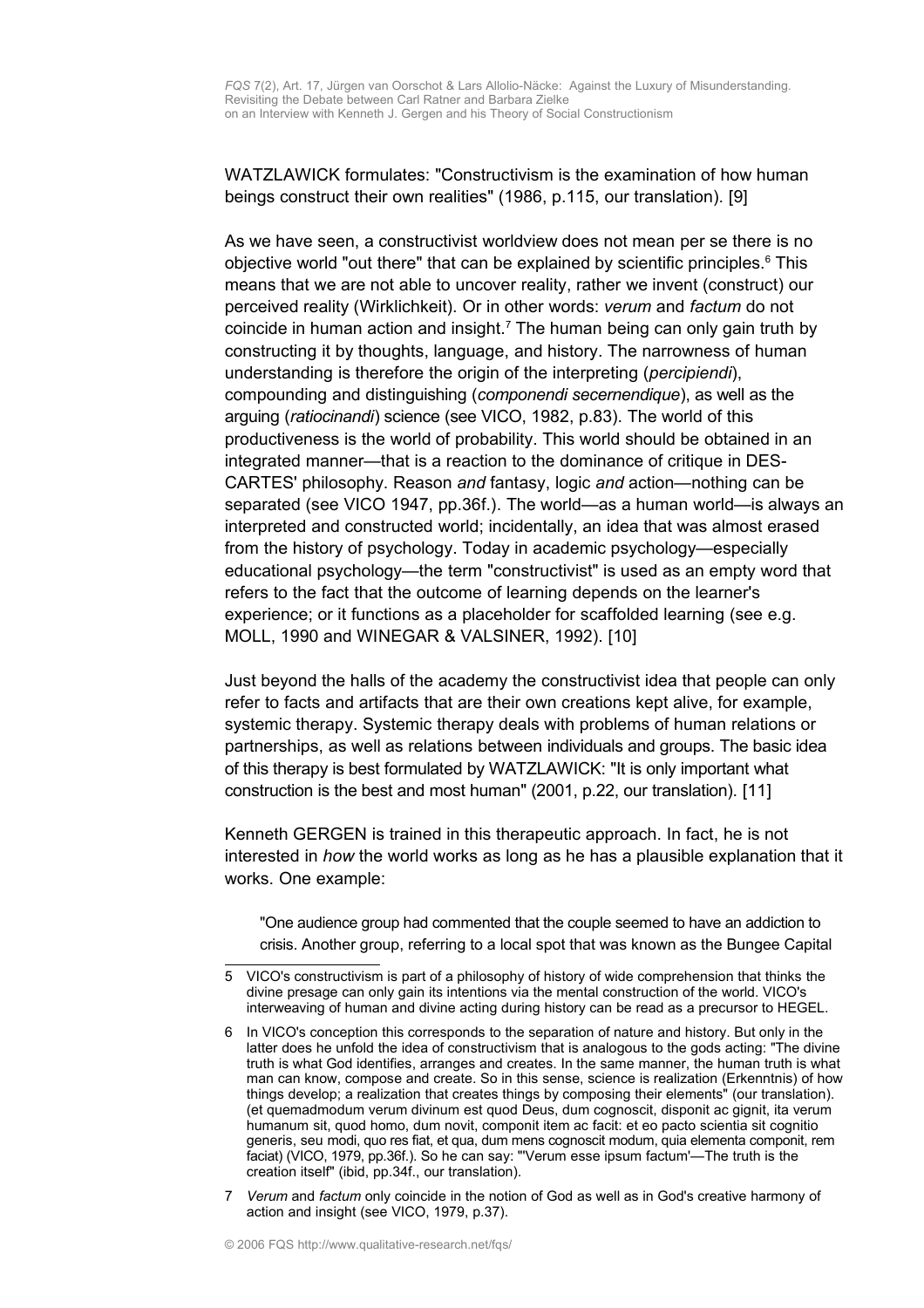of North America, likened their relationship to a pair of married bungee jumpers. The couple objected to the first idea but warmly accepted the second. Operations like this replace the usual expert model for diagnosis with a less pejorative one" [\(GERGEN,](http://www.swarthmore.edu/SocSci/kgergen1/web/page.phtml?id=manu5&st=manuscripts&hf=1) HOFFMAN & [ANDERSON, 1996,](http://www.swarthmore.edu/SocSci/kgergen1/web/page.phtml?id=manu5&st=manuscripts&hf=1) p.109). [12]

All is good that ends well: the problem is solved. Why the couple is in crisis is not interesting. As long as they accept the idea of being a pair of married bungee jumpers and they can manage their lives with the help of this idea, everything is in good order. Analogous to RATNER we can sum up GERGEN's psychology: "If everything is good in mind, perceived reality is also well."<sup>[8](#page-5-0)</sup> [13]

Insofar as GERGEN's ideas are part of the constructivist paradigm, even though he does not favor the word "constructivist" we can see in his self-characterization a "constructionist." GERGEN created this new label in the 1980's to mark his differences from BERGER and LUCKMANN (1966) as well as the psychological constructivism, e.g. PIAGET (see ZIELKE, 2004, p.204). He therefore argues that constructivism "essentializes" material as well as the mental things (GERGEN, 1994, p.67). Now it can be understood, why GERGEN declines every reference to the material world—even though he already fails in the usage of words. He must speak as a scientist of experience and refer to the reality of everyday life to explain and make terms plausible (see ZIELKE, 2004, p.227). He knows about this problem as we can read in the interview:

"With this said, if I am to write at all I will necessarily have to privilege some set of words in my descriptions and explanations. As a result, these words will seem to make claims to the real. They will appear to be what you call remnants of substantialism. If we are to use a language of nouns, we can scarcely escape this tendency" (MATTES & SCHRAUBE, 2004, paragraph 21).

"The challenge is thus to create an alternative reality, one that binds us together, renders us inseparable. One problem I confront in generating such a picture is that our language for relationship is already wedded to an individualist tradition. We understand relationship as 'between two or more independent entities'. As a theoretical poet, this tradition poses a problem, and invites ways of conceptualizing the self as always already a matrix of relationships. The challenge is to begin with the assumption of relational process, out of which the very discourse of "individual entities" becomes intelligible" (ibid, paragraph 22). [14]

If we do not need a material basis—that is realized in the form of a sensual experiencing and acting subject—it seems to be plausible just to rely on language and words, as GERGEN does. In his theory this culminates in a non-personal term of discourse (see ZIELKE, 2004, pp.255f.). But such a non-personal term of discourse privileges social functionality compared to pragmatic semantics (see ibid, p.255). Psychology, as his credo pronounces, does not need a human subject or an objective world. Only mind (*Geist*) and its productions are important. [15]

<span id="page-5-0"></span><sup>8</sup> We knowingly use the term *perceived reality* here because the German word *Wirklichkeit* refers to something different than *Realität*.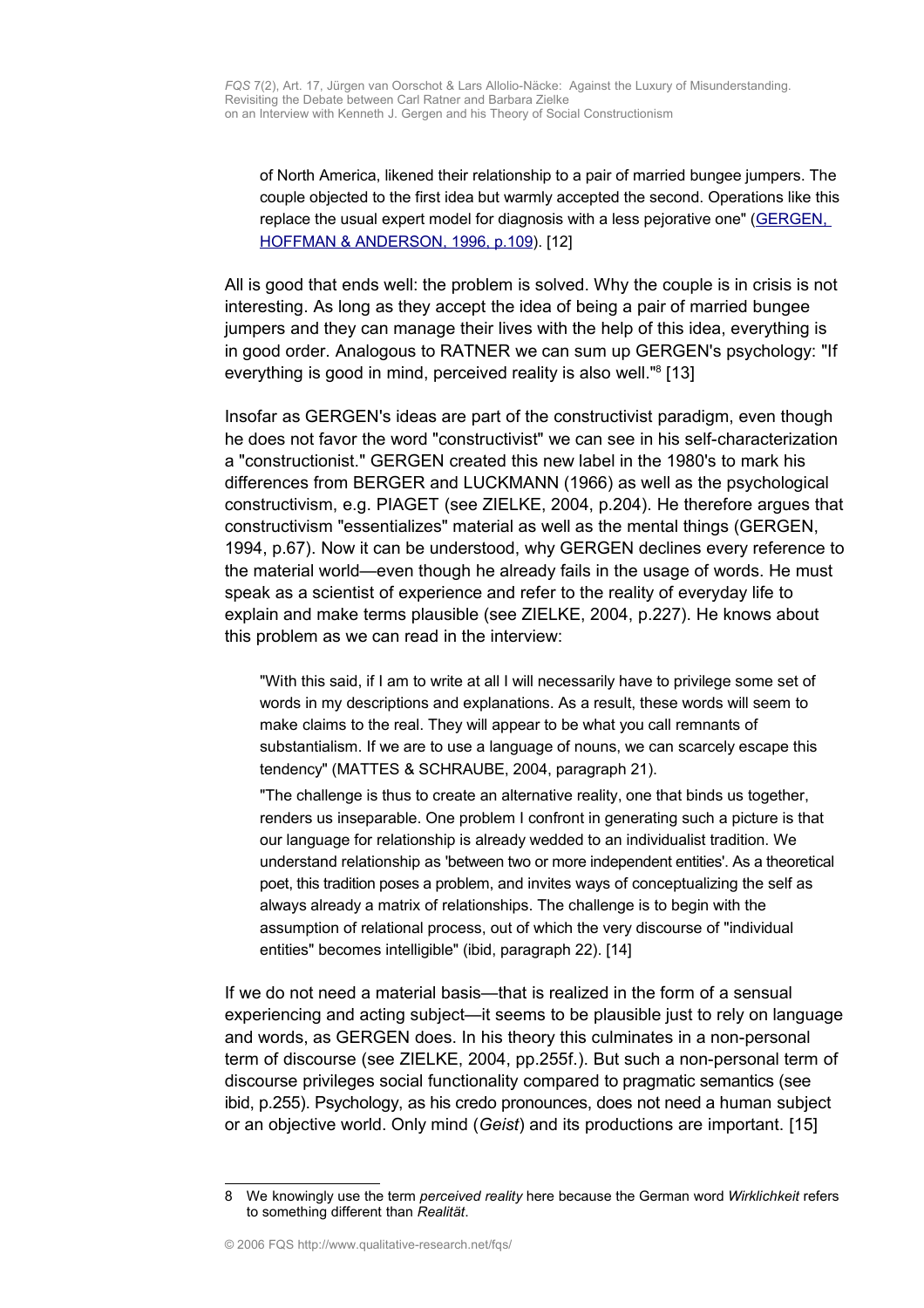Insofar as RATNER is a materialist; we can say GERGEN is an idealist. This means mental being is the basis for material being, not vice versa. We agree with RATNER when he accuses such approaches to be "mentalistic views of culture":

"A good deal of scholarship in cultural psychology construes culture as shared concepts and understanding of things. These social concepts are seen as molding psychological processes. From this perspective, both culture and psychological processes are mental. The relationship between culture and psychology is an interaction of mental processes" [\(RATNER, 1996,](http://www.humboldt1.com/~cr2/jaan.htm) p.407). [16]

Obviously, GERGEN's psychology is no longer a psychology, rather it is linguistics. He views the individual, culture and action as ideas, texts within texts: "The semantic link between world and word, signifier and signified, is broken" (GERGEN, 1994, p.44). But texts gain their meaning in differentiation from other symbols and texts and do not need an idea of knowledge, experience, and other relevant psychological constructs, because "if the texts of the culture are without authors, actions are without underlying agents" (GERGEN, 1991, p.106). We can conclude that GERGEN's psychology is part of the humanities' paradigm, RATNER's psychology is part of the scientistic paradigm. [17]

The debate first repeats the positivist dispute of centuries ago<sup>[9](#page-6-0)</sup> and then repeats the antagonism of culture and society/civilization or *cultural patterns*/*social structures* that culminated in the split of ethno-science one century before. The dispute led to an American version (e.g. Alfred KROEBER) and an English version (e.g. William H. RIVERS). The former analyzes "culture" under a historical and comparative view and labels itself *cultural anthropology.* The latter labels itself s*ocial anthropology* and analyzes social structures and compares them. [18]

The debate also reflects the clash that Charles Percy SNOW described in 1959 that takes place between "The Two Cultures." Instead of cooperating and developing shared perspectives, the sciences and humanities developed in different directions in their individual histories. This gap remains today and culminates in misunderstanding and as effect in ignorance. Specialization and ignorance on both sides produce animosity that is disastrous for the whole academy. Furthermore, in politics this gap may have serious consequences, primarily when both sides are no more able to evaluate whether the advice of the other is "right" or "wrong." This misunderstanding is the main barrier, as SNOW writes, to solve the existing problems of the world. Therefore, it is not surprising that RATNER provokes GERGEN with political questions:

<span id="page-6-0"></span><sup>9</sup> Classically each positivist dispute can be seen analogue to the dispute of universalia from medieval times. ANSELM OF CANTERBURY and WILLIAM OF CHAMPEAUX thought that ideas have an objective reality ("universalia sunt ante rem" or "universalia sunt realia"). This position is labeled as *extreme realism* and can be dated to the 11th century. One century later PETER ABELARD, ALBERTUS MAGNUS and THOMAS AQUINAS established the school of *moderate realism* that was influenced by the ideas of ARISTOTELE. All of them thought that ideas have predominance before the material ("universalia sunt in re"). But in the 13th century the nominalists, especially JOHN DUNS SCOTUS and WILLIAM OF OCKHAM, saw categories just as labels for genres ("universalia sunt nomina" or "universalia sunt post rem").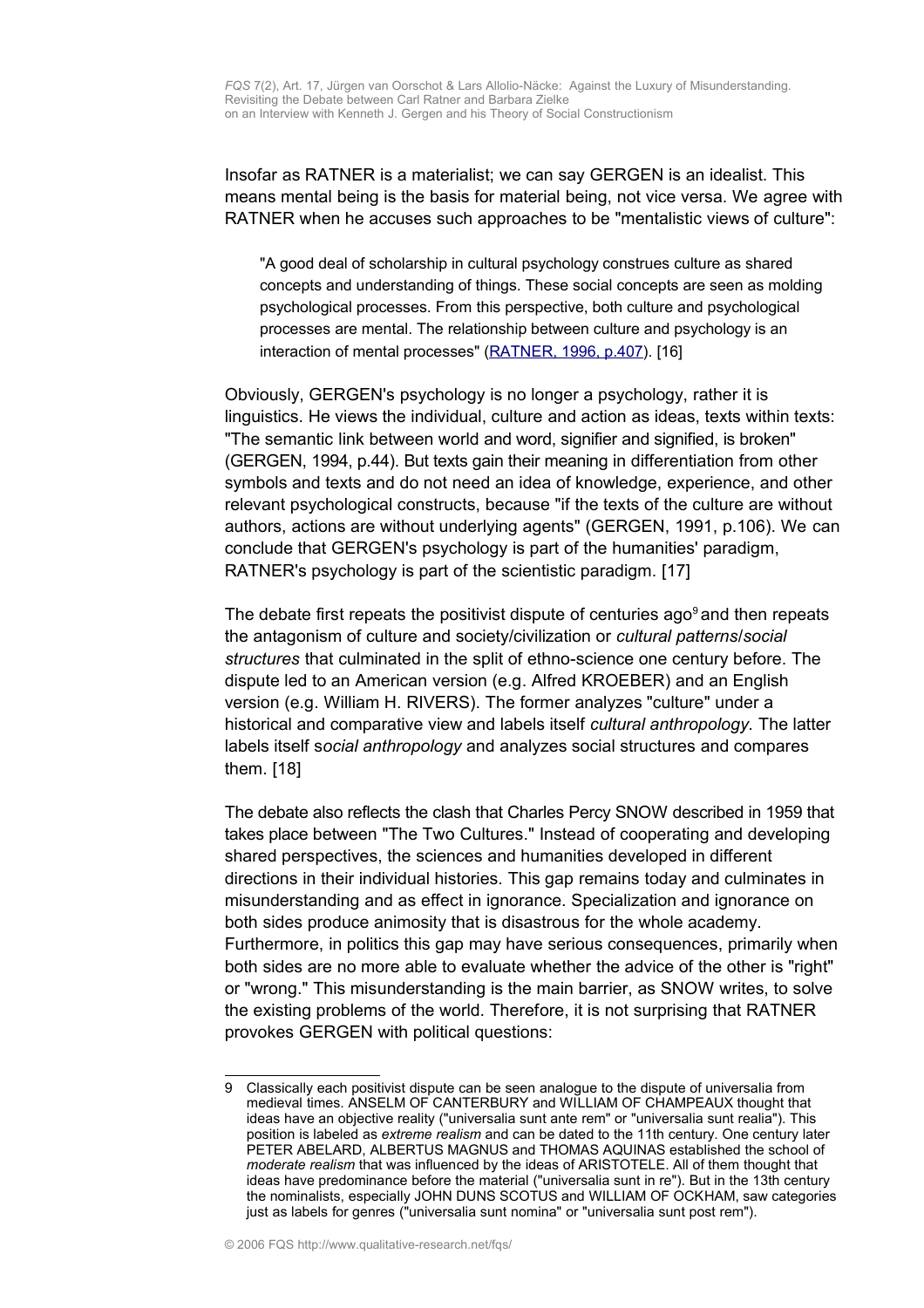"This subjectivistic turn has alarming implications. It frees psychiatrists to express their prejudices in diagnosing women as irrational. It frees any woman to make reckless charges that a man is sexist or abusive. It frees police and judges to express their prejudices in regarding Arabic people as terrorists. It frees teachers to express their prejudices that lower class students are incapable of learning" (RATNER, 2005, paragraph 24). [19]

Should we bridge the gap unidirectionally, as SNOW does when he in regard to scientists states "In the moral, they are by and large the soundest group of intellectuals we have" (SNOW, 1993, p.13)? $10$  [20]

## <span id="page-7-1"></span>**3. The Self and its Relations to Society/Culture**

Before we ask how this gap can be bridged and how the dispute between GERGEN and RATNER can avoid the luxury of misunderstanding we briefly introduce both psychologies. They arise consequently from the premises discussed and the inherent fundamental anthropology. [21]

#### <span id="page-7-0"></span>**3.1 Activity as a key concept for cultural psychology**

Carl RATNER's psychology is well described in his article [Activity as A Key](http://www.humboldt1.com/~cr2/jaan.htm) [Concept for Cultural Psychology](http://www.humboldt1.com/~cr2/jaan.htm) (1996) and receives elaboration in his cultural psychology trilogy (see RATNER, 1997, 2002, 2006). Even though this trilogy is labeled "cultural" psychology, there is no culture in it. RATNER's psychology is therefore not really a cultural one—compared to other cultural psychologies—, in fact it is a societal (gesellschaftswissenschaftlich) or sociological psychology that expresses itself in the term *activity.* [22]

The first psychological school that referred to the term *activity* was the Soviet cultural historical school that was founded by Alexei N. LEONT'EV, Alexander R. LURIA and Lev S. VYGOTSKY. As the first Marxian psychology (we can also cite here the Critical Psychology of Klaus HOLZKAMP [1985] as a later development) its influence in the 1920's was limited to the Soviet Union. When LEONT'EV's Œuvre [Activity, Consciousness, and Personality](http://www.marxists.org/archive/leontev/works/1978/index.htm) was first published in the U.S.A. (1978), later in the former GDR (1979) and a few years later in the FRG (1982), a wide-ranging debate about the "re"discovery of the Marxian "classics" began; the debate also reached the U.S.A. at the same time, with RATNER acting on LEONT'EV's ideas. [23]

Activity is one of the main terms of Marxian theory and can be seen as the main term of activity theory as well. Activity theory explains that any human action has a goal to achieve that is the expression of personal sense (e.g. I am studying

<span id="page-7-2"></span><sup>10</sup> "Most of our fellow human beings, for instance, are underfed and die before their time. In the crudest terms, *that* is the social condition. There is a moral trap which comes through the insight into man's loneliness: it tempts one to sit back, complacent in one's unique tragedy, and let the others go without a meal. As a group, the scientists fall into that trap less than others. They are inclined to be impatient to see if something can be done: and inclined to think that it can be done, until it is proved otherwise. That is their real optimism, and it is an optimism that the rest of us badly need" (SNOW, 1993, pp.6f.).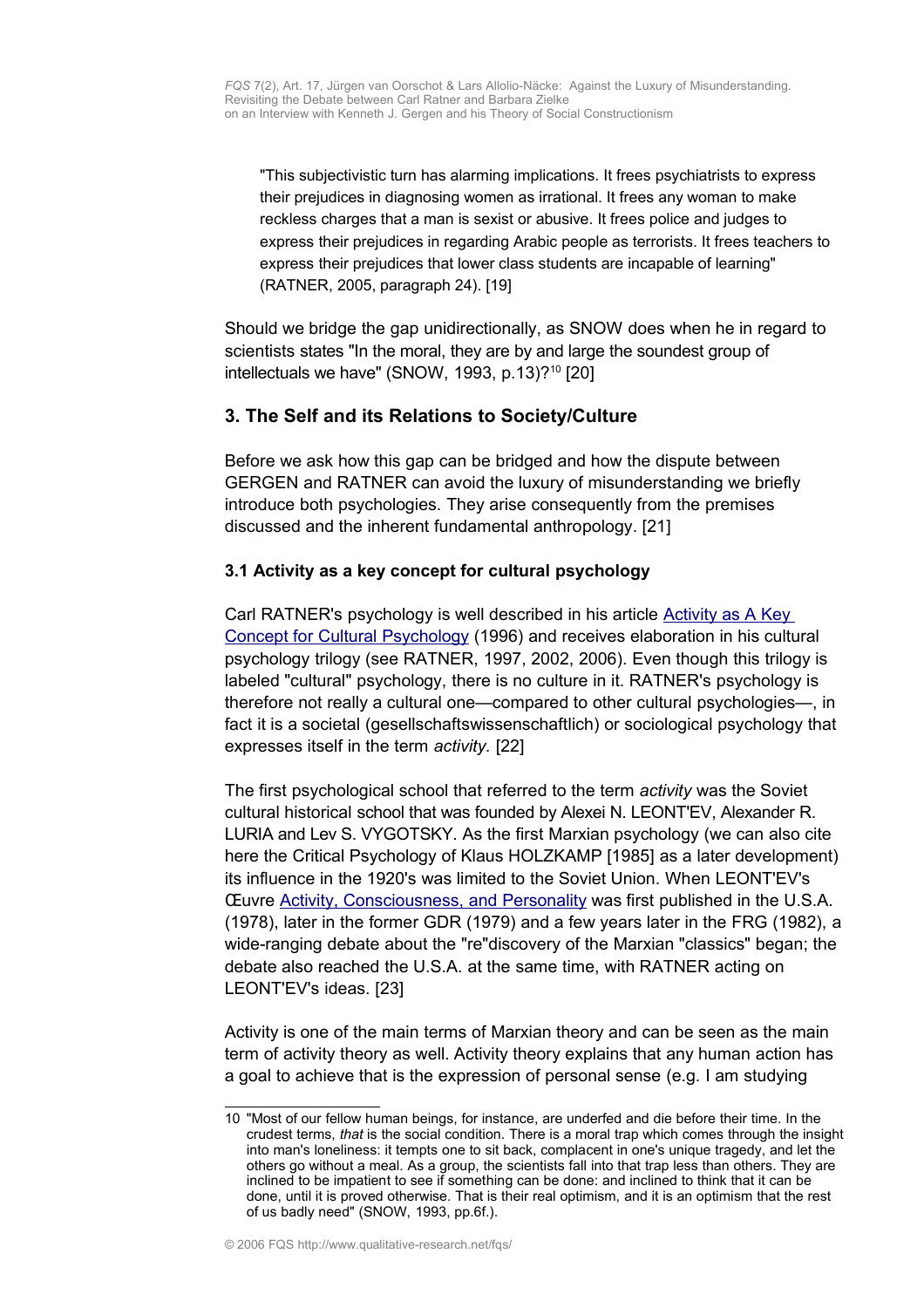psychology to become a psychologist to be able to help people.). By an individual action we also fulfill a societal motif—the theory on that level talks about activity (e.g. society needs psychologists to help other people).

| Individual Level | Action   | → | Sense   | - | Goal  |
|------------------|----------|---|---------|---|-------|
| Societal Level   | Activity | ⊸ | Meaning | - | Motif |

Table 1: Double structure of human activity [24]

With that differentiation, the theory makes allowance for the societal existence of individuals. Insofar as the individual cannot be seen as an asocial one, but has to been seen as interwoven into and subjected to society. Since social development *always* begins on an individual level, even when goal-oriented actions conflict with motifs that have to be realized. But before such a conflict arises, continuous processes are necessary, because

"[t]he formation of personality presupposes a development of the process of goal formation and, correspondingly, the development of actions of the subject. Actions, becoming ever richer, outgrow that circle of activity that they realize, and enter into a contradiction with the motives that engender them" [\(LEONT'EV, Chapter 5.5\)](http://www.marxists.org/archive/leontev/works/1978/ch5b.htm). [25]

Cross currents converge in that contradiction (Widerspruch), in which lines of development of society and the individual meet; points in which "a displacement of motives to goals occurs, a change in their hierarchy, and the engendering of new motives, new kinds of activity" (ibid, see also VYGOTSKY, 1985). At this juncture the emergence of new motives corresponds with societal development; that is the ideal model, but as we know, this is not proved empirically yet. [26]

Fulfillment of personal sense corresponds to goal achieving and societal meaning corresponds to motifs (see Table 1, also LEONT'EV, Chapters 3.5 and 4.4)—this distinction of sense and meaning is also relevant in the contemporary field of cultural psychology (see ALLOLIO-NÄCKE, 2005a). Since socialism collapsed and as a result activity theory lost its relevance, it stood to reason that RATNER tried to reintegrate his activity approach into the new field of *cultural psychology* using the described distinction of sense and meaning. This turn is in itself consequent, because at first glance many ideas are describable with the term culture: culture is a shared system in which each individual takes part, but which is not reducible to the individual itself. With that trick RATNER pretends to do cultural psychology, but this is truly different from what most other cultural psychologies do, e.g. GERGEN's version based on the *linguistic turn* and therefore on the writings of the Austrian philosopher Ludwig WITTGENSTEIN (see next chapter). [27]

Thus, what is the difference between RATNER's approach and the other ones? RATNER's primary unit of analysis is activity and not, like in cultural psychology, sense and meaning. Even though RATNER tries to bridge the difference of mind and society or psychology and sociology, he cannot answer the following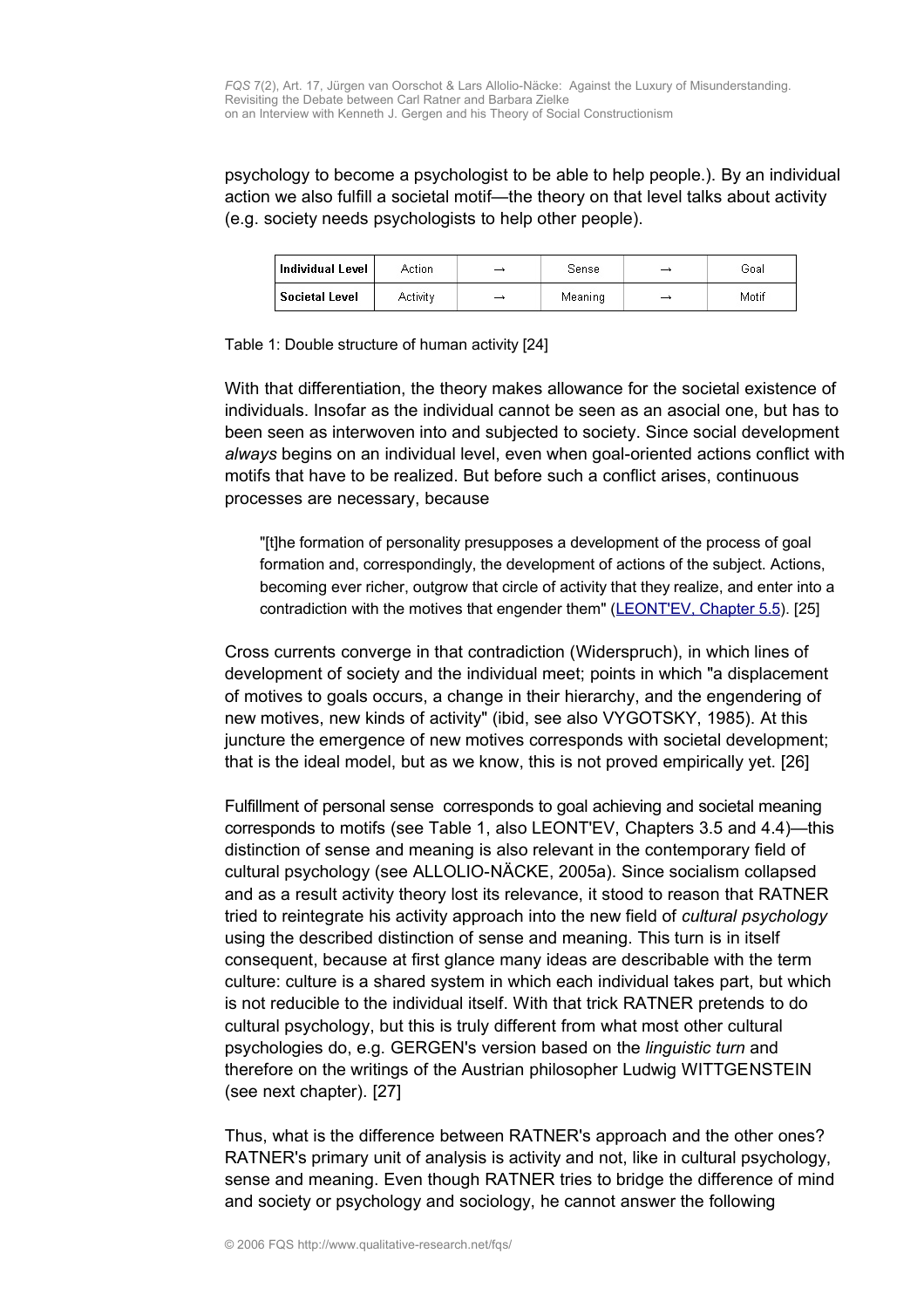questions: How are both connected? How does mind emerge from society? But RATNER states: "Social activity *causes* psychological phenomena in the sense of *eliciting* them and being their objective or raison d'etre" (RATNER, 1996, p.423, our emphasis). This means, RATNER believes that mind and society are two sides of the same coin. We call this socio-psychological parallelism in analogy to psycho-physical parallelism. Likewise nobody knows how mind is born from soma, RATNER—and HOLZKAMP also—cannot really explain how this *eliciting* is going on. Marxists evade this dilemma by referring to the dialectical leap in which both antitheses merge and produce something absolutely new: "The interdependence and reciprocal influence of language thought, and activity and psychological phenomena is a dialectical relationship. From a dialectical perspective, activity and psychological phenomena are interdependent, interpenetrating moments of one relation" (ibid, p.424). [28]

RATNER is not able to describe the emerging process. We wonder why he prefers this approach and not the "experience near concept" of Clifford GEERTZ (see ibid, 1996, p.410); e.g. this is the model that ZIELKE (2004) would prefer as the best unit of cultural psychological analysis. The experience near concept is more comprehensive, because it allows reconstructing the historical dimension of cultural development; e.g. transformed experiences into knowing-how or interpretations that accompany actions. In our opinion this approach does not need any dialectical leap to explain psychological phenomena. But experience only plays a minor role in RATNER's approach. It is just an effect of the objective analysis of social structures as well as the individual self-constitution as minor social processes (see ALLOLIO-NÄCKE, 2005b, p.7) [29]

Cultural psychology itself deals primarily with individual experiences that are not just elicited or caused by social structures, as conceptualized in RATNER's approach. Cultural psychology places emphasis on experience as an active construction that will be integrated into mind, this is in accordance to what we would call an integrative constructivist argumentation, cultural phenomena that are unaccounted by the logical approach of activity are also part of these experienced based psychic contents, e.g. fantasy, Christian faith or the transcendental in general, cultural myths and aesthetics. These phenomena are not explainable by instrumental rationalism. If we express this phenomena in our every day speech,

"[I]n terms of folk-psychological categories it is that we experience ourselves and others. It is through folk psychology that people anticipate and judge one another, drawn conclusions about the worthwhileness of their lives, and so on. Its power over human mental functioning and human life is that it provides the very means by which culture shapes human beings to its requirements" (Bruner, 1990, pp.14f.). [30]

Moreover, these ideal contents often have precedence over objective and observable social structures: "Obviously, the situation of the acting person is only in part oriented on objective contents. […] This also means that the perception of a situation is not determined by material facts, but driven by the ideal contents" (BOESCH, 1988, pp.238f., our translation). Furthermore, this insight is an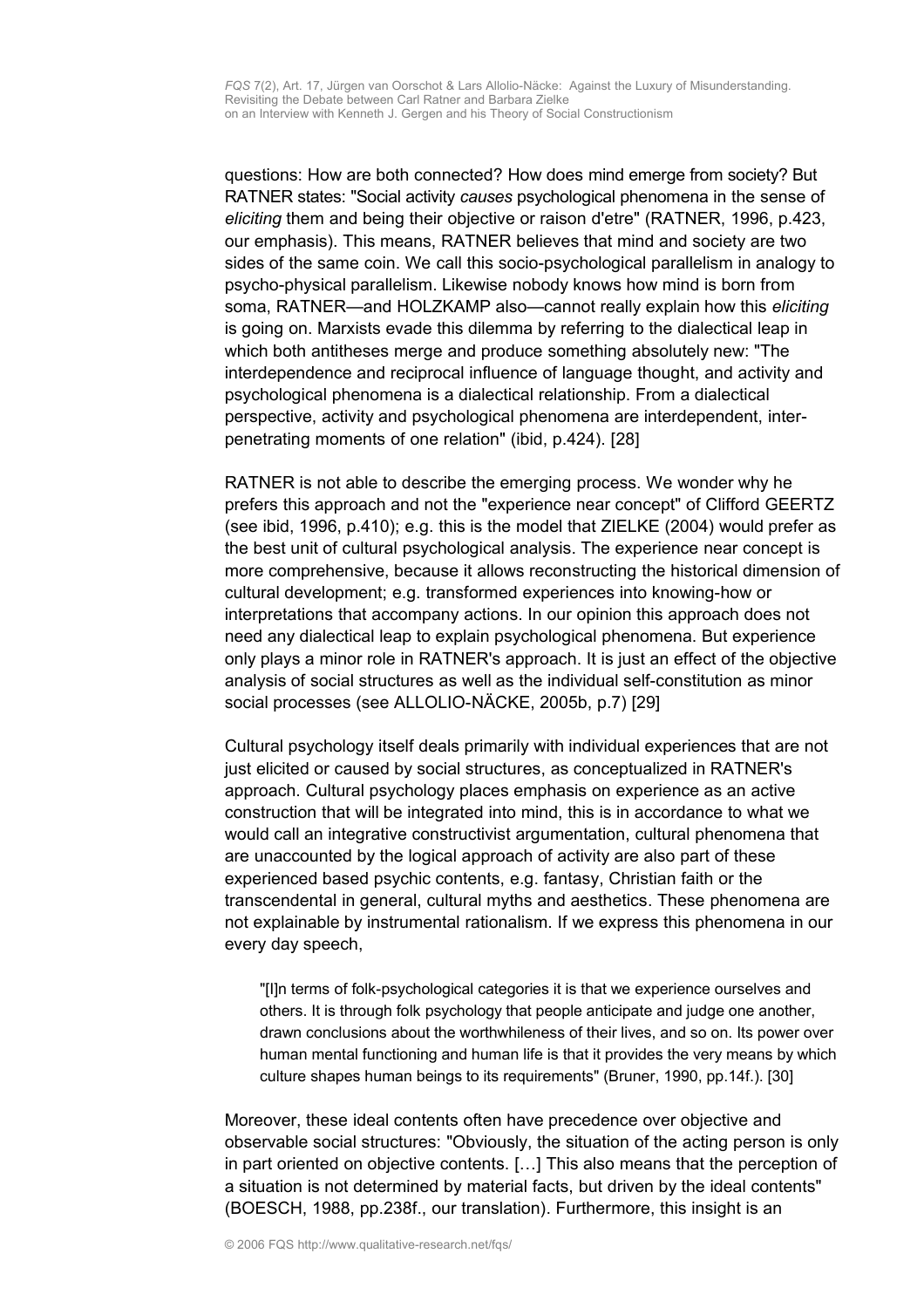undetected treasure of BOESCH's cultural psychology: All things that must be excluded to remain capable of acting during a goal-achieving action keep their relevance in terms of action: the knowledge about alternative options to act (see ibid, p.242). These alternatives are always present in mind. If we exclude or disregard them, we cannot explain why people are able to further act when an initial action reaches a dead end: "The integration will be progressively adapted to the anticipations that change themselves as a result of the evaluation of new situations" (ibid, p.241, our translation). [31]

#### <span id="page-10-0"></span>**3.2 Language as a key concept for cultural psychology**

The opposite of RATNER's psychology is GERGEN's. There are no intentional subjects who have the capacity to act, and there are no objective facts to act upon, social structures or material environment, because "all propositions are subject to deconstruction" (MATTES & SCHRAUBE, 2004, paragraph 21). With this idea social constructionism is one of these cultural psychological theories that deny answers to the following central questions: What is the nature of the relation between biology (nature) and the mind (culture)? Consequently, the main focus is set on language/speech as an expression of mind (see GERGEN, 1991, 1994, 1999; BRUNER, 1990; SHWEDER, 1990; SHWEDER & SULLIVAN, 1990, 1993; HARRÉ & GILLET, 1994). [32]

Nevertheless, many (cultural) psychologists search for answers to the above question (see e.g. BOESCH, 1980)<sup>[11](#page-10-1)</sup>, primarily because the question challenges the unity of humankind and they want to answer that question in the positive with the help of "hard facts." Others, like BRUNER, argue that this question and the following wrong conclusion is just the result of "a widely held and rather oldfashioned fallacy that the human sciences inherited from the nineteenth century [...] In that version, culture was conceived as an 'overlay' on biologically determined human nature. The *causes* of human behavior were assumed to lie in that biological substrate" (BRUNER, 1990, p.20). But Bruner gives no reason why this is a fallacy. He just offers a different interpretation of the relation between biology and culture: "What I want to argue instead is that culture and the quest for meaning within culture are the proper causes of human action. The biological substrate, the so-called universals of human nature, is not a cause of action but, at most, a *constrain* upon it or a *condition* for it" (ibid, pp.20f.). SHWEDER (1990) similarly argues when he speaks of environment as an intentional world. [33]

HARRÉ and GILLET are no longer interested in this question. They just refer to BRUNER and LÉVI-STRAUSS<sup>[12](#page-10-2)</sup>. For HARRÉ and GILLET environment is

<span id="page-10-1"></span><sup>11</sup> The whole first part of BOESCH's book Kultur und Handlung deals with that question—that means about 100 pages (!).

<span id="page-10-2"></span><sup>12</sup> LÉVI-STRAUSS was one of the first anthropologists who stated that the natural environment is always cultural. A gap between reality and perceived reality (Wirklichkeit) does not exist, because "the natural habitat of man is always culture, that means that structural schemata of thinking and action are not given in the outside, rather they are products of our perception" (BOESCH, 1980, p.27, our translation). In other words: Nature is that, what we perceive of it through our cultural glasses; in consequence nature is just a part of culture (see LÉVI-STRAUSS, 1962, pp.125f.).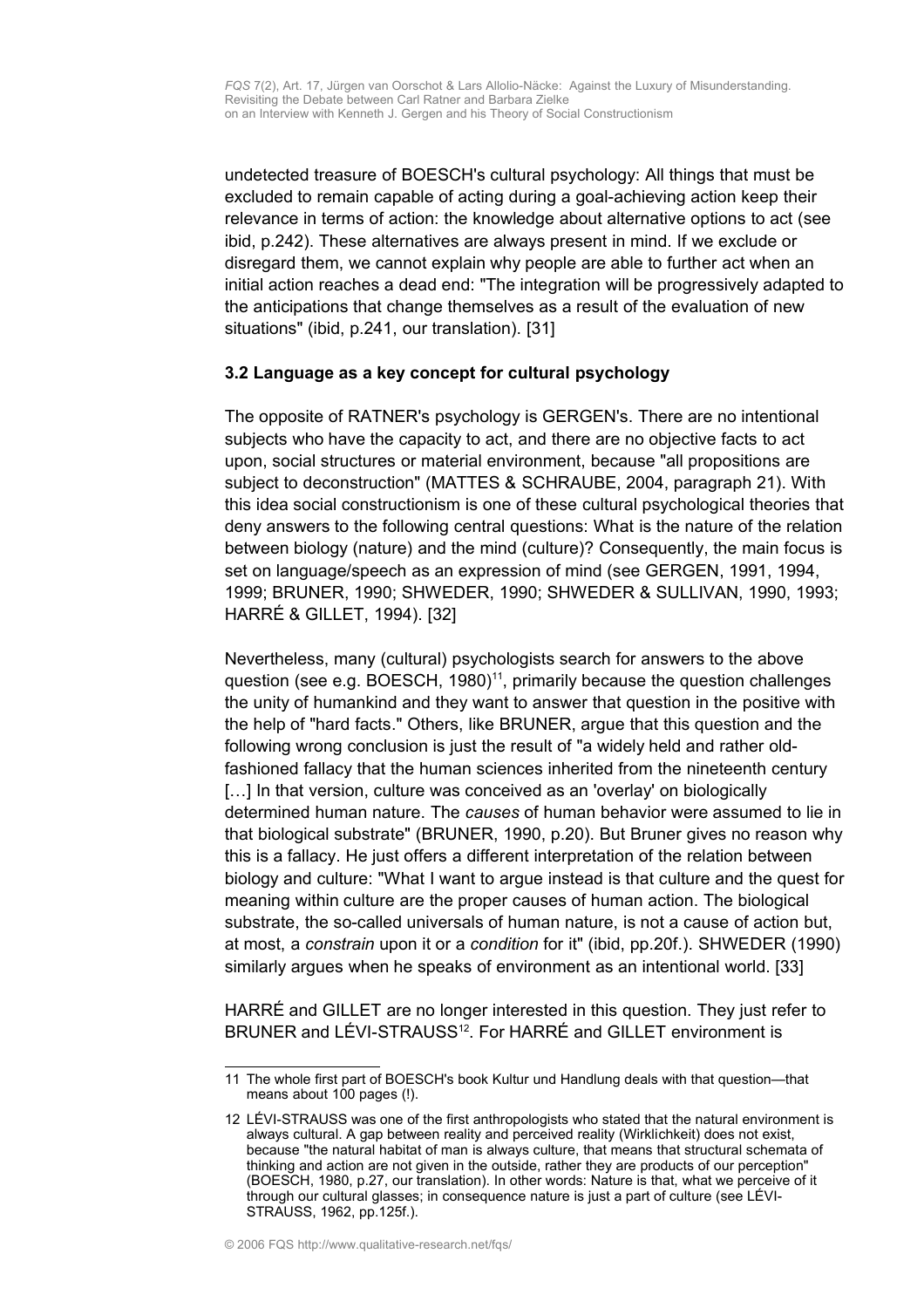perceived through the medium of language and insofar a relational perception (see below). In doing so, they abjure a NEWTONian ontology that is the basis of RATNER's thinking. Instead they offer a "'Vygotskian' ontology for psychology" (HARRÉ & GILLET, 1994, p.30):

|                                           | <b>Ontologies</b> | <b>Locative Systems</b> | <b>Entities</b>   | <b>Relations</b>         |
|-------------------------------------------|-------------------|-------------------------|-------------------|--------------------------|
| $\bf{Reality} -$<br><b>RATNER</b>         | Newtonian         | Space and time          | Things and events | Causality                |
| Perceived<br>reality $-$<br><b>GERGEN</b> | <b>Discursive</b> | Arrays of people        | Speech acts       | Rules and story<br>lines |

Table 2: Competing ontologies in psychology (according to HARRÉ & GILLET, 1994, p.29) [34]

As we can see, HARRÉ and GILLET replace time and space by "arrays of people" (ibid.), because an individual acts at any time from a hierarchical and a horizontal position inside the social structural system. "People are things specified something like special points, defined in notions of interpersonal, social and political frameworks" (ibid, p.31). Position in that sense means two things: (1) to be subjected by the social and political circumstances and (2) to be able to act in these restrictions and change them (see ALLOLIO-NÄCKE & KALSCHEUER, 2003). Positions realize themselves by speech acts that include the view on negotiation in discursive practices. Such speech acts are not random; (social) rules and strands of specific genres (e.g. discourse, story, autobiography etc., see BROCKMEIER & HARRÉ, 2001) guarantee their use. "Norms and rules emerging in historical and cultural circumstances operate to structure the things people do" (HARRÉ & GILLET, 1994, p.33). With this, HARRÉ and GILLET indicate that these norms and rules themselves are historical and cultural artifacts that are mostly invariant during time, but from the perspective of decades or centuries are changeable in principle. [35]

A similar ontology is the basis of GERGEN's cultural psychology—although we believe, according to RATNER, that this approach is an unacceptable variant because, to avoid essentialisms, it throws the baby out with the bath water: the human subject as an acting person. This is also the main difference to the above mentioned other cultural psychologies. We think GERGEN's theory results from a misinterpretation of WITTGENSTEIN: "*The limits of my language* mean the limits of my world" (WITTGENSTEIN, 2000, p.56, paragraph 5.6). Furthermore, he confuses language and speech (see MICHAELER, 2005, p.27):

"The confusion of language and speech inveigles Gergen to refer solely on language. Instead of analyzing the joint action of reality construction, he solely deals with the formal language system. In throwing away the acting subject he loses the reference to the objects, although they are necessary to proof the construction of reality" (ibid, p.40, our translation; see GERGEN, 2002, p.52). [36]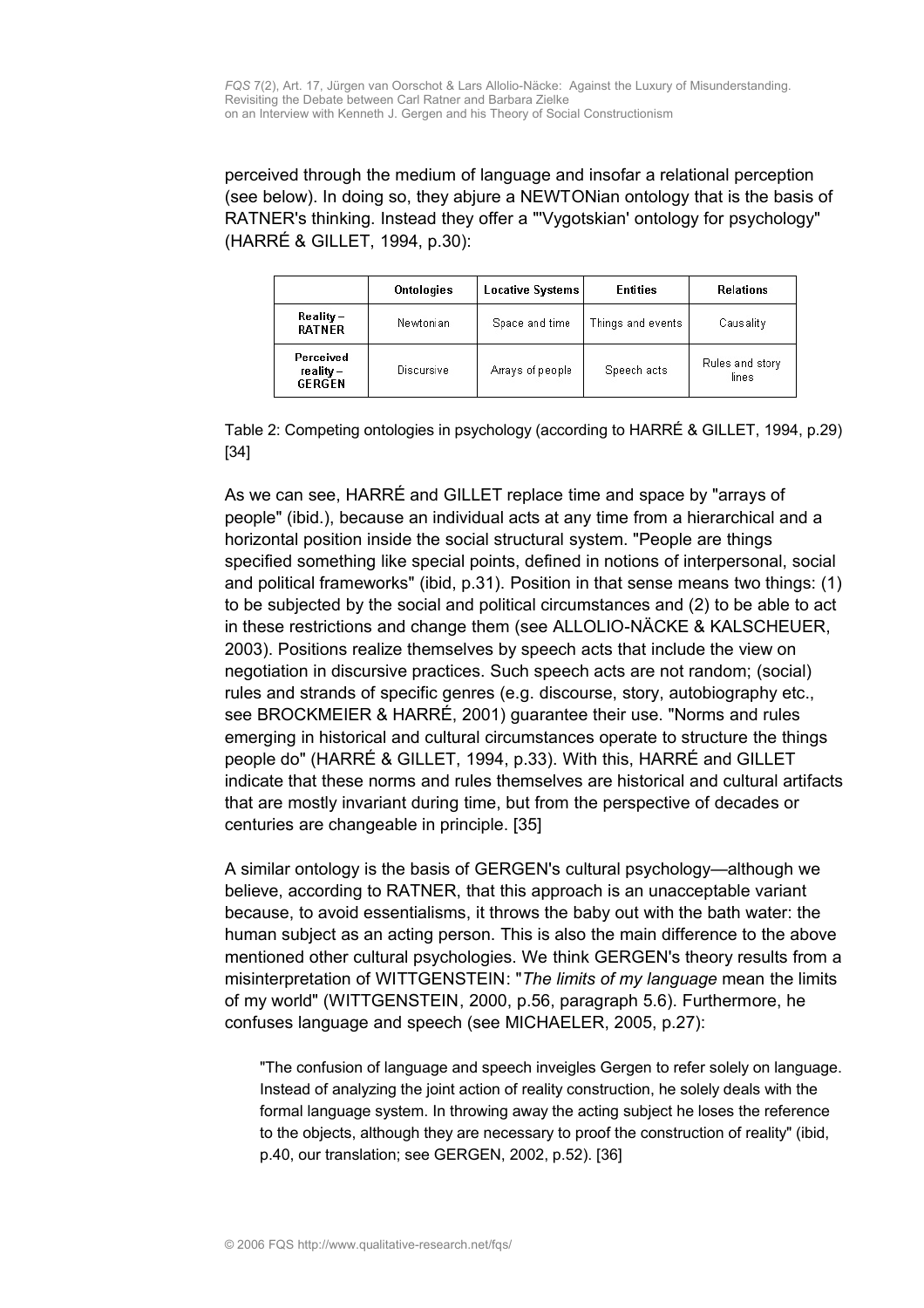Furthermore, GERGEN refers to his theoretical position in the sentence: "[T]he meaning of a word is its use in the language" (WITTGENSTEIN, 2001, p.18, paragraph 43). The often cited *meaning-as-use* realizes itself in social relations, or in GERGEN's words as "social practices," "social use" or "patterns of ongoing exchange." This social use is the place, where words receive their meanings, "within what Wittgenstein metaphorically terms 'language games'" (GERGEN, 1994, pp.52f.). Because GERGEN is obviously not interested in how individuals transform meanings into sense, he degrades the individuals to "participants in practices" (ZIELKE, 2004, p.242, our translation). Rather, they are "passive overtakers than active co-constructors of meaning" (ibid., our translation). Furthermore, in GERGEN's opinion, words have no referring objects behind them, words do not denote something objective, but "it seems that the meaning of the word 'aggression' is constituted solely by its use in social context" (ibid, p.243, our translation). This is because "things that someone thinks to know are not his or her personal knowledge, but are localized in social speech acts" (ibid, p.242, our translation). "In doing so, GERGEN presents on the one hand a radical interpretation of WITTGENSTEIN's concept of meaning as well as an improper understanding of it" (ibid, p.243, our translation). [37]

*Meaning-as-use* is not thinkable without speaking and acting people who "play language games" (see SCHNEIDER, 2000, p.313). Just by participating in these games we learn the meaning of words and the construction of meanings that are important for that specific game. More radically: Meaning without acting and interpreting individuals is meaningless as well as senseless. Language itself does not need any actor. But—as we think—that was not the intention of WITTGEN-STEIN when he was writing about the *use* (Gebrauch) of words. The progressive form of language is not formal language; rather, it is speech or speaking. This is where GERGEN fails, or in ZIELKE's words: "The complex relation between the actor, action and interaction is not reducible to Saussure's distinction of signifier and signified" (2004, p.297, our translation, see also p.248). [38]

In general, ZIELKE treats GERGEN's theory too gingerly when she states with regard to his doubtful eclecticism and his overbearing assimilation of other concepts that this "derives from his remarkable style of reception that is characterized more by width than depth" (ibid, p.273, our translation). Nevertheless, she systematically deconstructs and brilliantly exposes GERGEN's theory. By doing so, social constructionism denies to be an experience-based approach; it just analyzes discourse *about* experience (see GERGEN, 1994, p.71). As ZIELKE states: (1) "But, if social constructionism tries to propose, illustrate and make terms plausible, it is forced to speak as an experienced-based approach and to refer to the reality of everyday contexts" (ibid, p.227, our translation); (2) GERGEN's concept of knowledge is inconsistent because he deals with two classes of knowledge: a relativistic one about reality and an objective/positivistic one about discourses—if not, he would not be able to speak about discourses and their rules in the way he does (see ibid, p.250); (3) GERGEN neglects the semantic dimension of meaning by focusing on its social functionality; (4) neither is GERGEN's emancipatory demand founded in his theory, nor is it apparent who will profit from this emancipation, if he claims that there is no "individual knowing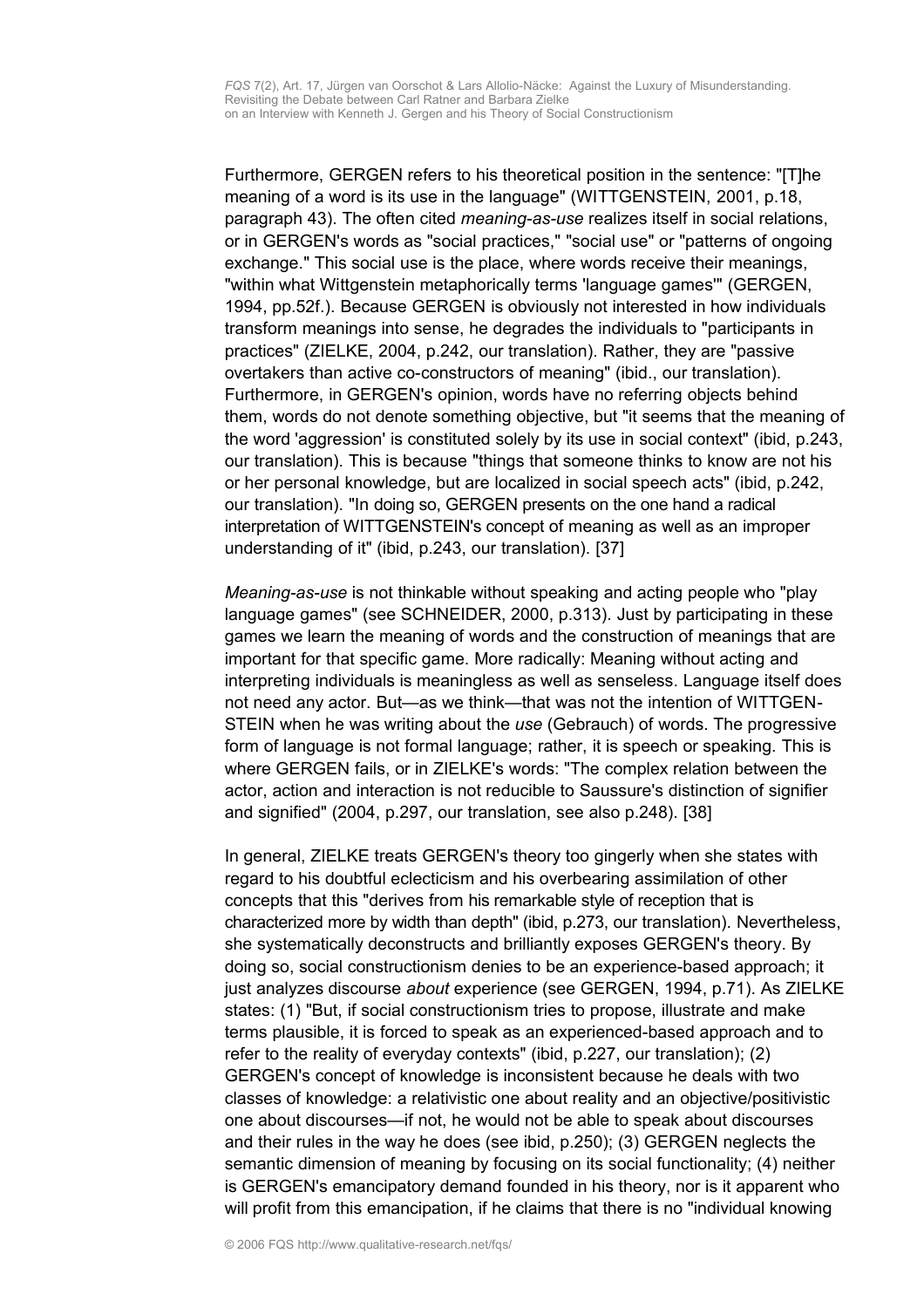subject" (GERGEN, 1991). Without such a subject a critical consciousness about serious shortcomings cannot exist. That such a conception of a critical consciousness does not make sense, ZIELKE charmingly formulates (pp.261f.):

"I would reformulate GERGEN's understanding of culture as follows: Potential and desirable is a critical analysis […] of the traditional and established as prospective and ideological—but *only* with the goal to establish a value-free dialogue a lot of different positions. […] Each emancipatory goal and each critical demur *is* ideological and *has to* be relativized. Only doubt seems to be right. Just the fact that one should criticize at all seems to be not accessible to deconstruction. But this itself is a normative claim that should be reasoned. Second, the critical impetus of GERGEN loses its eligibility, if we would take it seriously" (ibid, p.261, our translation and accent).

"Third, this critical impetus would end in a dead end, if it is just formally legitimized and not in respect or content, if it is not accompanied by concrete theses that are reasoned. Then critique abolishes itself. […] Each critical-emancipatorical position needs an idea of a subject of this critique—and in consequence any legitimized beneficiary of that anticipated emancipation. Those are those beliefs that social constructionism […] declines" (ibid, p.262, our translation). [39]

# <span id="page-13-1"></span>**4. Towards a Theory of Pragmatic Understanding**

We hope it becomes clear at this point that the debate is held by two different scientific paradigms represented by two psychologies, paradigms that cannot hold a productive debate. *Positivism* and *idealism* as well as *universalism* and *relativism* oppose each other. If we have stressed the borders as well as the fundamental preconditions of each position till now, we will ask further: What are the potentials of each position? How is a productive dialogue possible? Which supplements can we extract from each position? As we hope, the answers to these questions will give us an indication of a scientific understanding; this can lead both discussants—and all of us—out of the luxury of misunderstanding. [40]

## <span id="page-13-0"></span>**4.1 Activity and language**

We extract four important insights that are, in our opinion, indispensable for a cultural psychology and/or fundamental anthropology from activity as well as action theories:

1. Key to these theories is the reference to the *responsibility of the individual*. In consequence, they call on a subject that can be demanded from that responsibility. Reasons for this postulate can be quite different as the history of theology and philosophy shows. In the Western context it suggests Immanuel KANT. It also evokes the later works of Michel FOUCAULT, who beside WITTGENSTEIN is the *quasi* founder of all post-modern and post-cognitive psychologies, the reference to the indispensable subject as dependant on anonymous power-knowledge constellations can be found; here in the shape of a concept of *savoir vivre* (Kunst der Existenz) (see FOUCAULT, 1986) or "aesthetics of existence" (FOUCAULT, 2005, pp.902ff; see KÖGLER, 1990).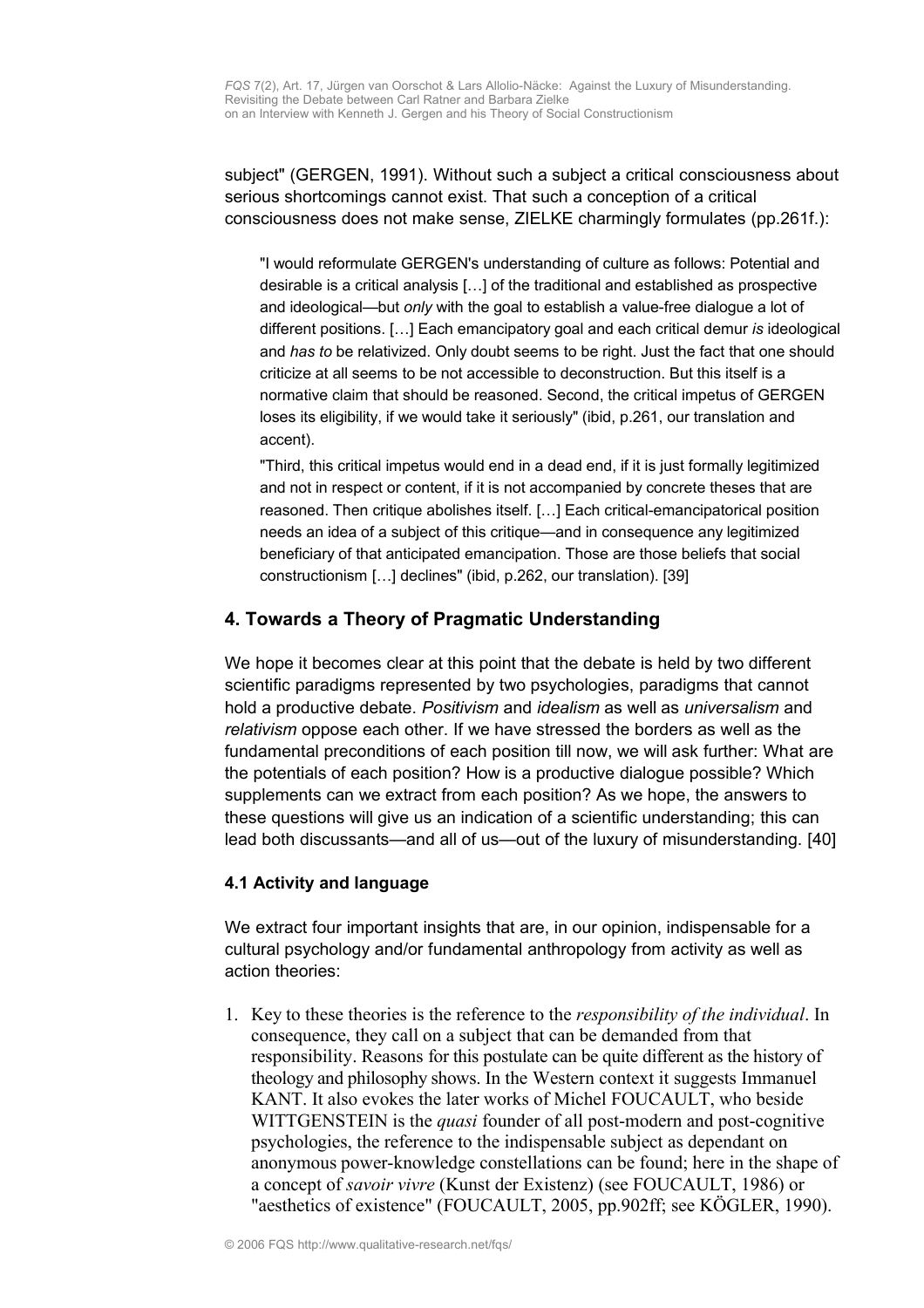If we would give up this *a priori* and prefer the idea of someone who disbands in relations or would prefer the idea of someone who is just a ball of determined structures, we would not be able to address caused harm, to address responsibility and, in consequence, we would end in a world of *anything goes*. Harm would be individualized by the victim and responsibility would be discussible in small self-regulating groups. Seen from cultural history we would regress to a fragmented system of clans and tribes.

- 2. We think that categories like *action* and *activity* allow us describe contextualized and prepositional as well as procedural knowledge embedded in social structures. Few projects of cultural psychology lack of this backformation of gained insights on this social context.
- 3. The question *to what purposes* meanings are created is, in our opinion, not completely answerable from the narrow perspective of linguistics; speaking is just *one* of our abilities to act. Nonverbal phenomena are not ascertainable without an idea of action. This regard to *pragmatics* would include the dimensions of body, *sensuality* (Sinnlichkeit), and *emotionality*. The deficiency of a pure anthropology that is based on linguistics is not compensable to represent present phenomena by meaningful words. For instance, the experience and meaning of crying are not completely describable by quivering voice or full scale sobbing as POTTER (2005) and HEPBURN (2004) believe.
- 4. If we adhere to ideas like *reality* and *truth* we are able to ask for things, and threat them as "right" or "wrong." These ideas can be no more than markers of our narrowness, because they are not available. This cannot mean abolishing such ideas as naïve realism, essentialism or dogmatism. They are neces-sary as leading ideas.<sup>[13](#page-14-0)</sup> If we would accept such a narrowing, this would lead to self-immunization to separated communities of discourses or interests. [41]

Our suggestion of an integrated constructivism can be fruitful with regard to a productive dialogue in many ways. That GERGEN's version of social constructionism is not able to be included is by now, we hope, obvious. Concerning constructivism we are following a modernized constructivist theory in the sense of VICO. This theory is able to integrate the constructions that are made by human action and insight; in doing that we try to avoid reductionism as in GERGEN's approach. In this theory it is possible to supplement the dimension of constructing and assembling perceived reality (*Wirklichkeit*) by non-human reality (meaning nature). Beside the dimension of perceived reality we are confronted with a reality that is "stumbled" across, and in its totality not reducible to perceived reality (*Wirklichkeit*).

<span id="page-14-0"></span><sup>13</sup> This includes what social constructionism tries to decline: "to attach the possibility of dialogue to the fixed objective of either reaching 'truth' or an otherwise commonly shared perspective" (ZIELKE, 2005, paragraph 5).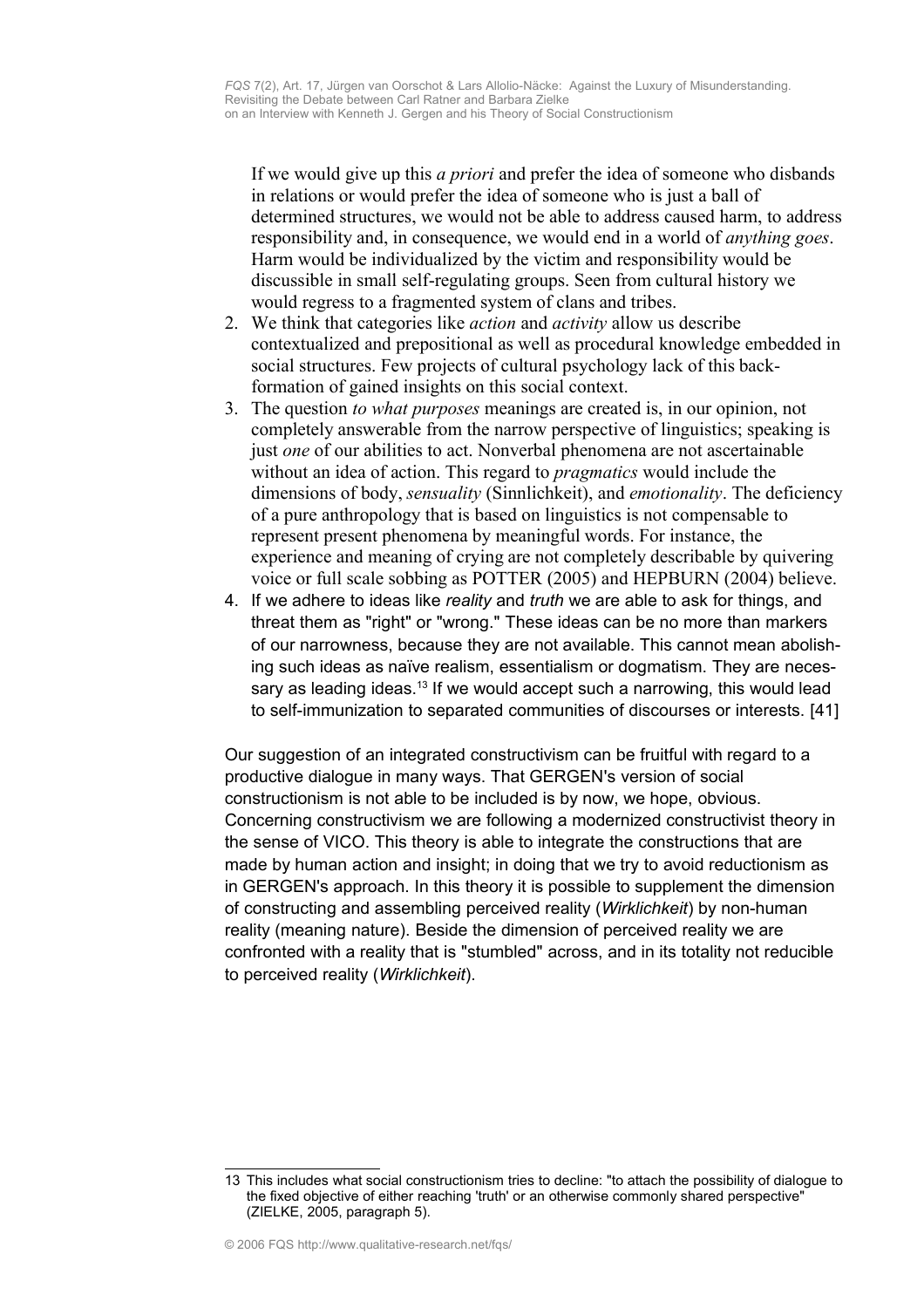- 1. *Human perception* is a productive process and is not reducible to the deduction of insights from material facts or structures. Human thinking and acting is more than acquisition of material or social facts, and it is also not essentially instrumental-rational. At this point we also have to discuss the point of human freedom to point out the narrowness of derivability of human action and perception.
- 2. Productive acting and perceiving is *social acting and perceiving*. Both normally occur in speech communities because human beings have to use this shared language and they need the acceptance of speech communities to develop new ideas. This is what ZIELKE means by evocation of alterity: "Limits in the communicability of meaning make visible the borders between language games or 'cultures' and makes some people outsiders for others" (2005, paragraph 4). In our suggested integrated constructivism these speech communities would not be separated and closed "islands" as in GERGEN's approach. As we can see *in fact*, they take part in the whole, therefore they are partial systems, with boundaries not borders; i.e. they are open to others. We prefer the term boundary to border because boundary rather implies overlapping spaces than a parting line. In that sense, we mean a cultural contact zone not a zone of exclusion.
- 3. One fundamental insight of constructivism is the *narrowness of human action and insight*. The constructivists "were the first to insist that we see the lives of others through lenses of our own grinding and that they look back on ours through ones of their own" (GEERTZ, 1984, p.275; see also ZIELKE, 2005, paragraph 4). In consequence, "speaking of things which must needs be so, is no longer possible. If we wanted home truth, we should have stayed at home (GEERTZ, 1984, p.276). Or as we would formulate as followers of VICO: If we take the human being as a perceiving subject serious, truth and reality will become identifiable through their appearance in his or her thoughts, speech, and history. But situation, perspective and horizon keep narrow in principle. The whole itself is neither ascertainable by observation or a *theoria*, nor by summing up separated perspectives or merging of different horizons. In consequence, the leading idea of *doing science* would be "the world of probability" (CACCIATORE, 2002, p.48, our translation). Gaining scientific insights would be visible every time as asymptotic approximations by models (e.g. categories, theories) and discourse. For the term culture we would suggest defining it as "preservation of potentials" (KONERSMANN, 1996, p.354, our translation). In that space of potentials the unlikely would be preserved for future efforts at gaining insights.
- 4. Another consequence of the perception that human action and perception is narrow is the necessary supplementation of a pure Cartesian rationality that reduces doing science to experimentation and quantification.
- 5. Gaining insights is not reducible to a "confident minimum." Furthermore, we have to preserve the potentials for new games. That also means to integrate logic *and* action as well as reason *and* fantasy. If that means after a four century long domination of the Cartesian scientific tradition somebody thinks such a demand is stupid or crazy, we would answer him or her: your reaction is just the fear to meet the challenge. $14$  [42]

<span id="page-15-0"></span><sup>14</sup> With his book *Production of Presence: What Meaning Cannot Convey* (2004) Hans Ulrich GUMBRECHT initiates a vivid debate about the scientific (rational) dominant production of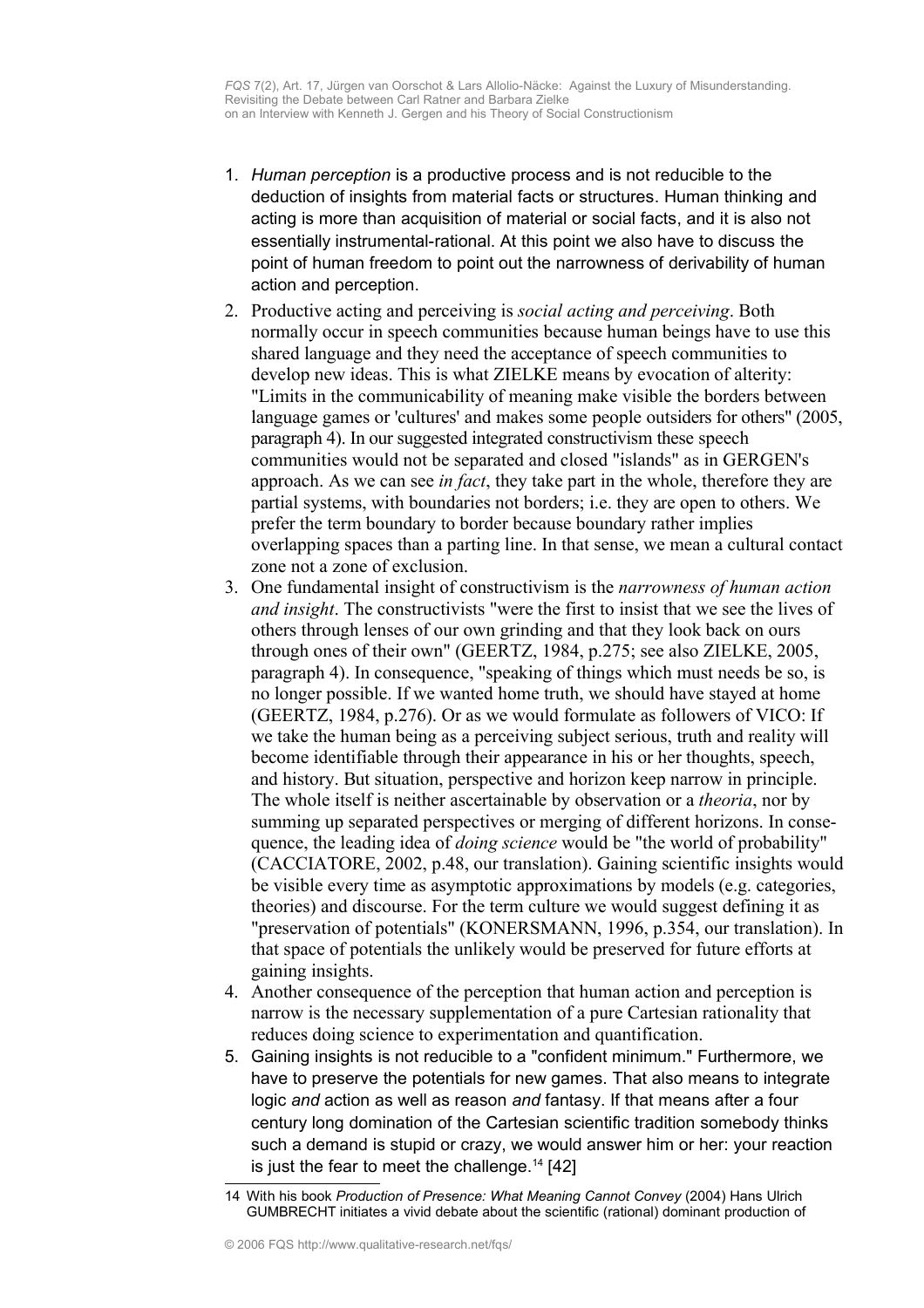#### <span id="page-16-0"></span>**4.2 Towards an integrated kind of science**

Understanding science integratively will not just bring these described elements of positivism and constructivism into a new game. Furthermore, we suggest a discourse that is able to overcome restrictions of understanding between both cultures in the sense of SNOW. If science is able to take part in such an effort of understanding, it would be able to offer orientations to act, as is increasingly demanded. Following SNOW both cultures are called to work *together* on problems, to respond to instrumental-rational demands, as well open spheres beyond rationality and utility for human beings and society. [43]

The quality of medical care as well as the relation of patient and doctor can be enhanced by cooperation with communication scientists (see VOGD, 2004). Currently, medicine is primarily concerned with purely technical approaches to illness (see DIECKHÖFER, 2005); thus reducing a patient to an ailment or a treatment and not considering the patient holistically. To emphasize that the patient's view must be included in medical decision-making is the role of the humanities (see LERCH & DIERKS, 2001). Instead psycho-social care as well as pastoral care are difficult to evaluate in terms of money and their effect on convalescence is not easily measurable; they stand for a different view of the patient that is more than his or her physical existence. [44]

The humanities should not remain distant from the inroads made by science. The methodical reduction that qualifies as science produces an immense potential of insights and options to act in various societal sectors. However, the critical objection of the humanities and cultural studies, vis-à-vis the field of genetics, has to recognize this. Science can also be a corrective of scientific misconceptions in the humanities—as the so-called SOKAL affair has shown. In 1996 Alan SOKAL published the reviewed article [Transgressing the Boundaries: Toward a](http://www.physics.nyu.edu/faculty/sokal/transgress_v2/transgress_v2_singlefile.html) [Transformative Hermeneutics](http://www.physics.nyu.edu/faculty/sokal/transgress_v2/transgress_v2_singlefile.html) of Quantum Gravity in the journal *Social Text*. In this article SOKAL juggled with scientistic metaphors like most of the postmodern theories do. Subsequently in the journal *Lingua Franca* SOKAL revealed that his *Social Text* article was a parody. He wanted to hold the mirror up to those who adopt scientific terms or ideas to describe social processes without inadequate understanding of those terms. [45]

For psychology this would mean paying attention to the warning words of STAEUBLE. She calls on *societal* (gesellschaftswissenschaftliche) as well as cultural psychology to return to their roots, which would mean that social psychology would have to avoid to operating with a weak term of "culture" to remain or become acceptable in scientific discourses. For the same reason, cultural psychology would avoid expanding beyond its genuine object of subjective experience and its expression. STAEUBLE's reason for that call is to show,

"that the term 'culture' should not be a weak substitute of the term 'society'. The term culture can augment the societal perspective by insights that are relevant to action:

© 2006 FQS http://www.qualitative-research.net/fqs/

meaning.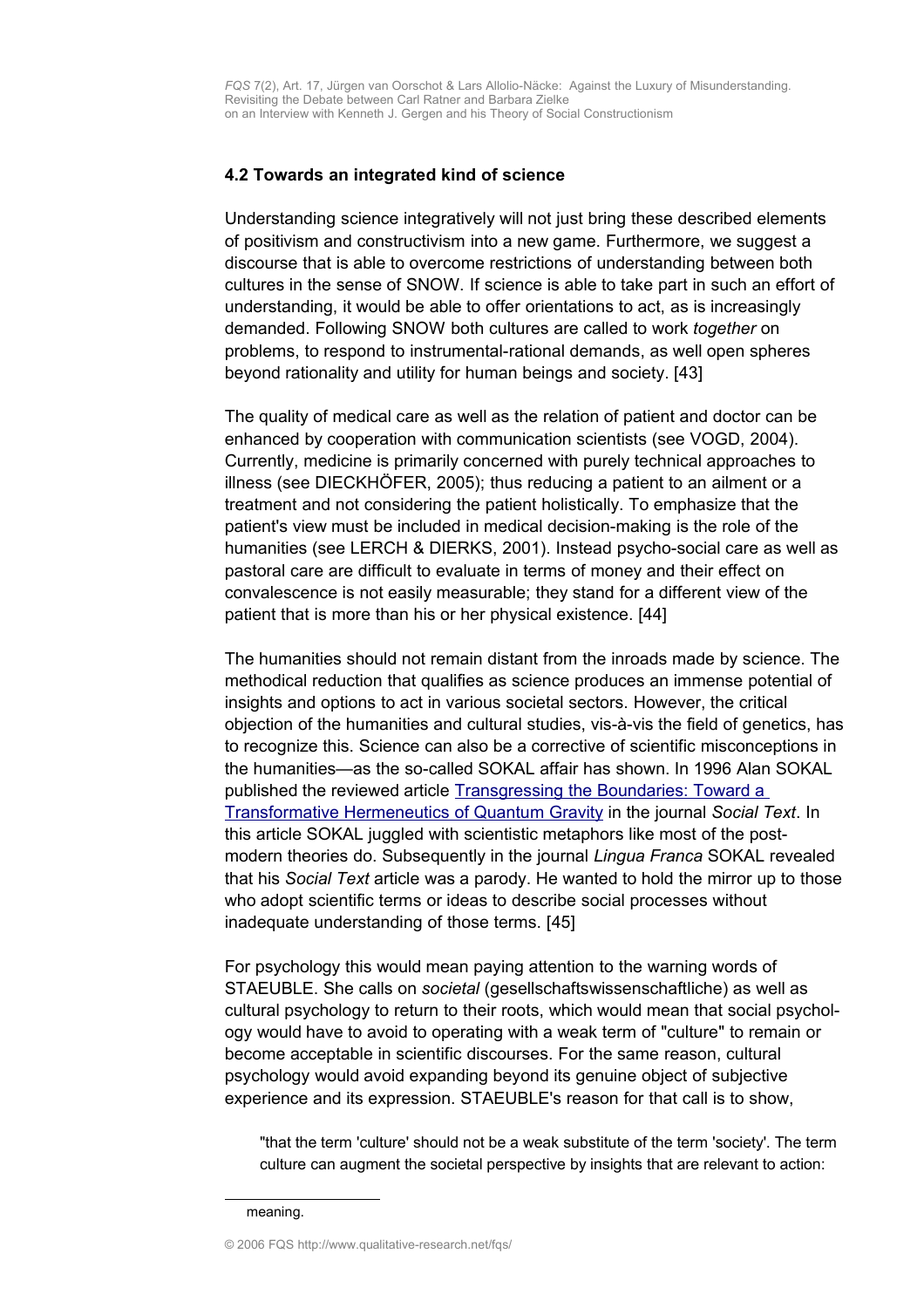the perspective of the acting person […] One effort of societal psychology was to demur against naturalism in psychology that constructions of the psychological have to begin with specific subjective existences. In contrast, cultural psychology could highlight feeling, desiring, knowing, or acting from the socio-cultural perspective of the acting persons themselves" (STAEUBLE, 2002, pp.1f., our translation). [46]

An integrated science means bringing in the backdrop of doing science in each discussion. These preconditions realize themselves in an anthropological statement that helps to highlight the moral conceptions and ideas of individuals (see ZIELKE, 2005, paragraph 9). As proposed above, our integrated approach is based on the following: [47]

The human being acts and understands as a finite, narrowed subject, and as one who is open to new experiences. In being so he or she tends to fail him or herself, and others. But at the same time he or she remains open to new questions and can be called on to account. With these traits he or she takes part in a dialogue; a dialogue that is indispensable for his or her accountability as well as a feature for gaining new insights and new orientations to act. The dialogical existence of the individual is in that sense more than an exchange of ideas without obligations as this is expressed in the coexistence of "polyphony, and pluralism of perspectives" (ibid, paragraph 5) as conceptualized by GERGEN and ZIELKE.<sup>[15](#page-17-0)</sup> In conclusion, this can not lead to an exclusion of a joint search for "'truth' or an otherwise commonly shared perspective" (see ibid.). Furthermore, the search for "anthropological constants," philosophically, the question of the nature of human beings, has to be the main theme of communication (in the sense of the Latin *communio*) that is oriented to the development of criteria that qualify such a dialogue and search. [48]

Scientists themselves bring in—implicitly or explicitly—final and non-deducible certainties; certainties that we have defined as faith (*Glauben*). This absolute faith is the background to act constructively and certainly in the space of the remaining uncertainty and openness of doing science. This is also the precondition to work together in an inter- and trans-disciplinary fashion. The more certain individuals believe in their own faith or the more open they communicate their faith the more the outcome of such a venture of living on the edge will succeed. The latter makes accessible the bases to esteem the heuristic value of the other position as well as to *accept* and *respect* that perspective. At least this makes us able to realize the strangeness of ourselves and the other that is the consequence of our narrowness. In this space of acceptance doing science and engaging in scientific debates will be enriched. In consequence, a critical evaluation will succeed. Let us take the time to open that space of acceptance because that is the luxury we have to afford. [49]

<span id="page-17-0"></span><sup>15</sup> This comes to a head in the work of the few established ethics boards in hospitals. On these boards different professions work together to counsel patients and their relatives as well as caregivers and doctors in making difficult decisions. In their work the different perspectives connect productively in the sense that they become able to influence relevant decisions in a very short time.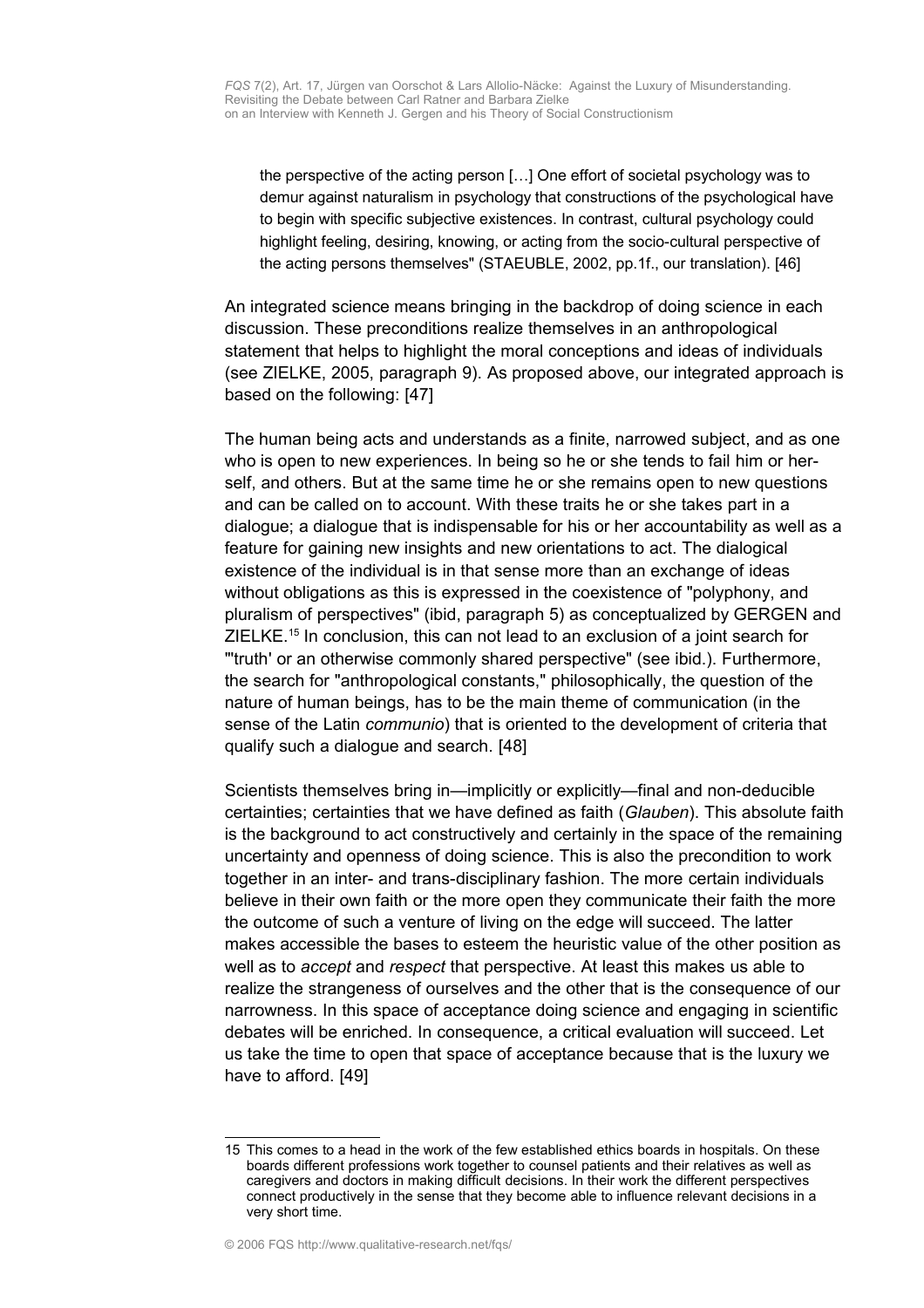#### <span id="page-18-0"></span>**References**

Allolio-Näcke, Lars (2005a). Kulturpsychologie – Plädoyer für ein interdisziplinäres Forschungsprogramm. *Psychologie & Gesellschaftskritik 115/116*, *29*(3/4), 75-101.

Allolio-Näcke, Lars (2005b). *"In dem Moment würde ich mich selber als Ostdeutscher bezeichnen ..." Doing Identity 15 Jahre nach der deutsch-deutschen "Vereinigung".* Inauguraldissertation [Philosophischen Fakultät I (Philosophie, Geschichte und Sozialwissenschaften), Friedrich-Alexander-Universität Erlangen-Nürnberg].

Allolio-Näcke, Lars & Kalscheuer, Britta (2003). Doing Identity – Von Transdifferenz und dem alltäglichen Skeptizismus. In Herbert Fitzeck & Michael Ley (Eds.), *Alltag im Aufbruch* (pp.152-162). Gießen: psychosozial.

Berger, Peter L. & Luckmann, Thomas (1966). *The social construction of reality: A treatise on the sociology of knowledge*. Garden City, New York: Anchor Books.

Boesch, Ernst E. (1980). *Kultur und Handlung: Einführung in die Kulturpsychologie*. Bern: Huber.

Boesch, Ernst E. (1988). Handlungstheorie und Kulturpsychologie. *Psychologische Beiträge, 30*, 233-247.

Brockmeier, Jens & Harré, Rom (2001). Narrative: Problems and promises of an alternative paradigm. In Jens Brockmeier & Donal Carbaugh (Eds.), *Narrative and identity: Studies in autobiography, self and culture* (pp.39-58). Amsterdam: John Benjamins.

Bruner, Jerome S. (1990). *Acts of meaning. Four lectures on mind and culture*. Cambridge, MA: Harvard University Press.

Cacciatore, Guiseppe (2002). *Metaphysik, Poesie und Geschichte. Über die Philosophie von Giambattista Vico*. Berlin: Akademie Verlag.

Dieckhöfer, Klemens (2005). Psychosomatik. In Werner A. Gerabek, Bernhard D. Haage, Gundolf Keil & Wolfgang Wegner (Eds.), *Enzyklopädie Medizingeschichte* (pp.1197-1198). Berlin: de Gruyter.

Engels, Friedrich (1969). Ludwig Feuerbach and the end of classical German philosophy. In Karl Marx & Friedrich Engels, *Selected works, Volume 21, 5* (pp.13-15). Moscow, USSR: Progress Publishers. Available at: <http://www.marxists.org/archive/marx/works/1845/theses/theses.htm>[Date of access: January 23, 2006].

Foucault, Michel (1986). *History of sexuality, Vol. 3: The care of the self.* New York: Random House.

Foucault, Michel (2005). Eine Ästhetik der Existenz. In Michel Foucault, *Schriften in vier Bänden. Dits et Ecrits, Band IV*. Frankfurt/M.: Suhrkamp.

Geertz, Clifford (1984). Anti-anti-relativism. *American Anthropologist, 86*(2), 263-278.

[Gergen, Kenneth](http://www.qualitative-research.net/fqs/beirat/gergen-ken-e.htm) J. (1991). *The saturated self. Dilemmas of identity in contemporary life.* New York: Basic Books.

Gergen, Kenneth J. (1994). *Realities and relationships. Soundings in social construction.* London: Sage.

Gergen, Kenneth J. (1999). *An invitation to social construction*. New York: Sage.

Gergen, Kenneth J. (2002). *Konstruierte Wirklichkeit*. Stuttgart: Kohlhammer.

Gergen, Kenneth J., Hoffman, Lynn & Anderson, Harlene (1996). Is diagnosis a disaster? A constructionist trialogue. In Florence W. Kaslow (Ed.), *Handbook of relational diagnosis and dysfunctional family patterns* (pp.102-118). New York: John Wiley. Available as draft at: <http://www.swarthmore.edu/SocSci/kgergen1/web/page.phtml?id=manu5&st=manuscripts&hf=1> [Date of access January 23rd, 2006].

Gumbrecht, Hans Ulrich (2004). *Production of presence: What meaning cannot convey*. Stanford, CA: Stanford University Press.

Harré, Rom & Gillet, Grant (1994). *The discursive mind.* Thousand Oaks, CA: Sage.

Hegel, Georg Wilhelm Friedrich (1830/1992). *Enzyklopädie der Wissenschaften im Grundrisse*. In Udo Rameil, Wolfgang Bonsiepen & Hans Christian Lucas (Eds.), *Georg Wilhelm Friedrich Hegel, Gesammelte Werke, Vol. 20* (pp.118-120, §79-82). Hamburg: Meiner.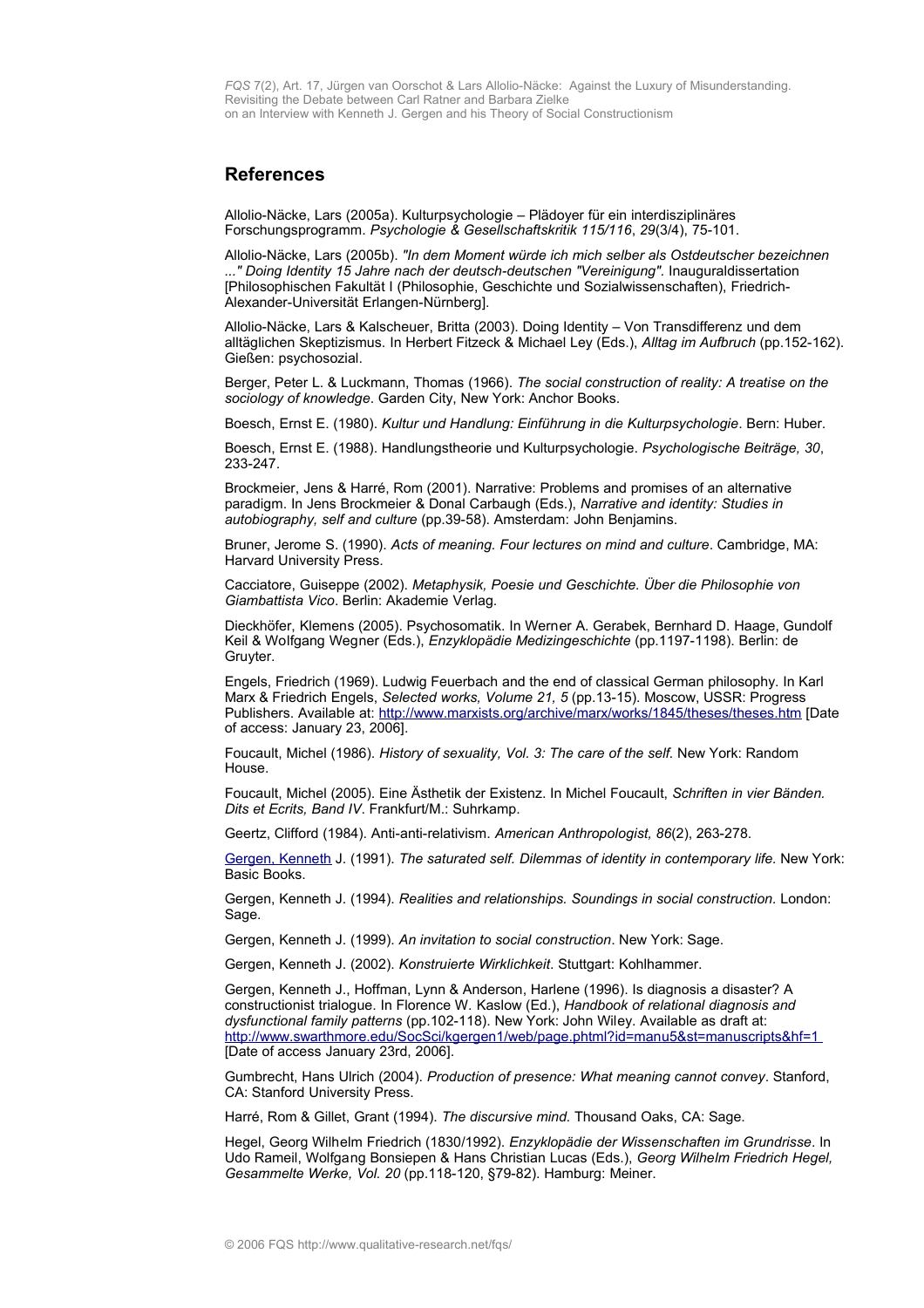Hepburn, Alexa (2004). Crying: Notes on description, transcription and interaction. *Research on Language and Social Interaction, 37*, 251-290.

Holzkamp, Klaus (1985). *Grundlegung der Psychologie*. Frankfurt/M.: Campus.

Kögler, Hans-Herbert (1990). Fröhliche Subjektivität. Historische Ethik und dreifache Ontologie beim späten Foucault. In Eva Erdmann, Rainer Forst & Axel Honneth (Eds.), *Ethos der Moderne. Foucaults Kritik der Aufklärung* (pp.202-226). Frankfurt/M.: Campus.

Konersmann, Ralf (1996). Kultur als Metapher. In Ralf Konersmann (Ed.), *Kulturphilosophie* (pp.327-354). Leipzig: Reclam.

Leont'ev, Alexej N. (1979). Activity, Consciousness, and Personality. Englewood Cliffs, NJ: Prentice-Hall. Available at: <http://www.marxists.org/archive/leontev/works/1978>[Date of access: January 23, 2006].

Lerch, Magnus & Dierks, Marie Luise (2001). Gesundheitsinformation und -kommunikation als Basis für Patientensouveränität. In Marie-Luise Dierks, Eva-Maria Bitzer, Magnus Lerch, Sabine Martin, Sabine Röseler, Anja Schienkiewitz, Stefanie Siebeneick & Friedrich-Wilhelm Schwartz (Eds.), Patientensouveränität – Der autonome Patient im Mittelpunkt. Arbeitsbericht Nr. 195 der Akademie für Technikfolgenabschätzung in Baden-Württemberg (pp.119-147). Stuttgart:: OPUS. Available at: <http://elib.uni-stuttgart.de/opus/volltexte/2004/1882/>[Date of access: November 17, 2005].

Lévi-Strauss, Claude (1962). *La pensée sauvage*. Paris: Plon.

Mattes, Peter & Schraube, Ernst (2004). "'Old-stream' psychology will disappear with the dinosaurs!" Kenneth Gergen in conversation with Peter Mattes and Ernst Schraube [39 paragraphs]. *Forum Qualitative Sozialforschung / Forum: Qualitative Social Research* [On-line Journal], 5(3), Art. 27. Available at: <http://www.qualitative-research.net/fqs-texte/3-04/04-3-27-e.htm> [Date of Access: January 23, 2006].

Michaeler, Matthias (2005). Das relationale Selbst bei Gergen: Ein erfolgreiches Selbst oder ein Selbst für Erfolgreiche? *Psychologie & Gesellschaftskritik 114*, *29*(2), 27-51.

Moll, Luis C. (Ed.) (1990). *Vygotsky and education: Instructional implications and applications of sociohistorical psychology*. London: Cambridge University Press.

Potter, Jonathan (2005). Gedanken zu einer post-kognitiven Psychologie. *Psychologie & Gesellschaftskritik 115/116, 29(3/4),* 59-73.

[Ratner, Carl](http://www.qualitative-research.net/fqs/beirat/ratner-e.htm) (1996). Activity as a key concept for cultural psychology. *Culture & Psychologie, 2*, 407-434. Available as draft at:<http://www.humboldt1.com/~cr2/jaan.htm>[Date of access: January 23rd, 2006].

Ratner, Carl (1997). *Cultural psychology and qualitative methodology: Theoretical & empirical considerations*. New York: Plenum.

Ratner, Carl (2002). *Cultural psychology: Theory and method*. New York: Plenum.

Ratner, Carl (2004). Social constructionism as cultism. Comments on: " 'Old-stream' psychology will disappear with the dinosaurs!" Kenneth Gergen in conversation with Peter Mattes and Ernst Schraube [10 paragraphs]. *Forum Qualitative Sozialforschung / Forum: Qualitative Social Research* [On-line Journal], *6*(1), Art. 28. Available at: [http://www.qualitative-research.net/fqs-texte/1-05/05-1-](http://www.qualitative-research.net/fqs-texte/1-05/05-1-28-e.htm) [28-e.htm](http://www.qualitative-research.net/fqs-texte/1-05/05-1-28-e.htm) [Date of access: November 17, 2005].

Ratner, Carl (2005). Epistemological, social, and political conundrums in social constructionism [33 paragraphs]. *Forum Qualitative Sozialforschung / Forum: Qualitative Social Research* [On-line Journal], 7(1), Art. 4. Available at: <http://www.qualitative-research.net/fqs-texte/1-06/06-1-4-e.htm> [Date of access: November 17, 2005].

Ratner, Carl (2006). *Cultural psychology: A perspective on psychological functioning and social reform*. Mahwah, NJ: Erlbaum.

Schneider, Hans-Julius (2000). Was heißt "Explizitmachen impliziten Regelwissens"? *Handlung Kultur Interpretation. Zeitschrift für Sozial- und Kulturwissenschaften, 9*(2), 306-323.

Shweder, Richard A. (1990). Cultural psychology—what is it? In George J. Stigler, Richard A. Shweder & Gilbert H. Herdt (Eds.), *Cultural psychology: Essays on comparative human development* (pp.1-46). London: Cambridge University Press.

Shweder, Richard A. & Sullivan, Maria A. (1990). The semiotic subject of cultural psychology. In Lawrence A. Pervin (Ed.), *Handbook of personality* (pp.399-416). New York: Guilford.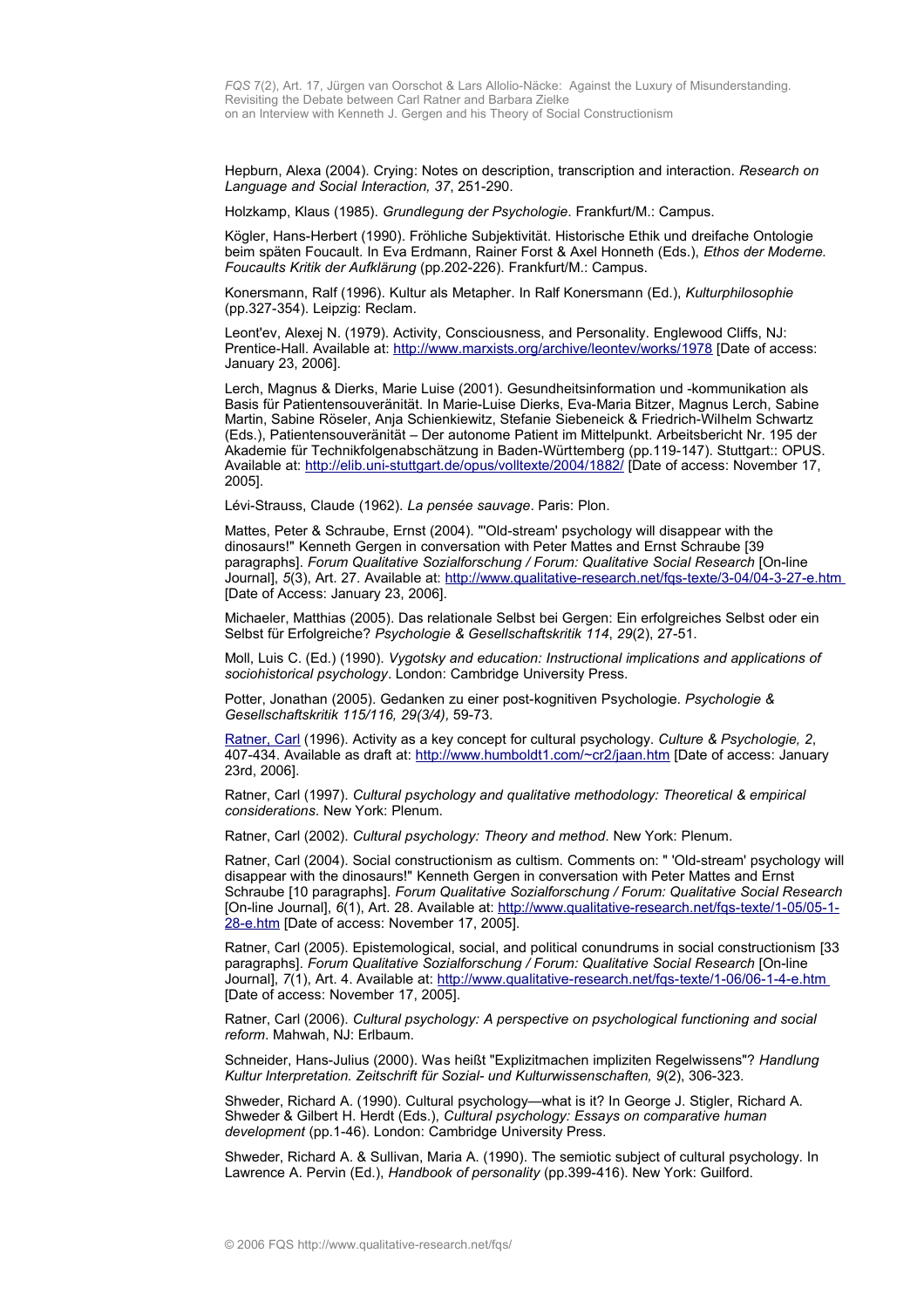Shweder, Richard A. & Sullivan, Maria A. (1993). Cultural psychology: Who needs it? *Annual Review of Psychology, 44*, 497-523.

Snow, Charles P. (1993). *The two cultures.* London: Cambridge University Press.

Sokal, Alan (1996). Transgressing the boundaries: Towards a transformative hermeneutics of quantum gravity. *Social Text*, *46/47*, 217-252. Available as draft at: [http://www.physics.nyu.edu/faculty/sokal/transgress\\_v2/transgress\\_v2\\_singlefile.html](http://www.physics.nyu.edu/faculty/sokal/transgress_v2/transgress_v2_singlefile.html) [Date of access: January 11, 2006].

Staeuble, Irmingard (2002). Wider den eurozentrischen Blick: ein kulturpsychologisches Programm für Immigrationsgesellschaften. In Martin Hildebrand-Nilshon, Chung-Woon Kim & Dimitris D. Papadopoulos (Eds.), *Kultur (in) der Psychologie. Über das Abenteuer des Kulturbegriffes in der psychologischen Theoriebildung* (pp.92-106). Heidelberg: Asanger.

Vico, Giovanni Batista (1947). *Vom Wesen und Weg der geistigen Bildung*. Godesberg: Küpper.

Vico, Giovanni Batista (1979). *Liber metaphysicus*. München: Fink.

Vico, Giovanni Batista (1982). *Inauguralrede von 1699, Le orazioni inaugurali, I-VI*. Bologna: Il Molino.

Vogd, Werner (2004). Ärztliche Entscheidungsfindung im Krankenhaus bei komplexer Fallproblematik im Spannungsfeld von Patienteninteressen und administrativ organisatorischen Bedingungen. *Zeitschrift für Soziologie, 33(1)*, 26-47.

Vygotsky, Lev S. (1985). *Thought and Language*. Cambridge, MA: MIT Press.

Watzlawick, Paul (1986). *Vom Schlechten des Guten oder Hekates Lösungen*. München: Piper.

Watzlawick, Paul (2001). Wir können von der Wirklichkeit nur wissen, was sie nicht ist. In Bernhard Pörksen (Hrsg.), *Die Gewissheit der Ungewissheit* (S.211-231)*.* Heidelberg: Auer.

Winegar, Lucien T. & [Valsiner, Jaan](http://www.qualitative-research.net/fqs/beirat/valsiner-e.htm) (Eds.). *Children's Development Within Social Contexts: Metatheoretical, Theoretical and Methodological Issues, Vol 2*, Hillsdale, NJ: Erlbaum.

Wittgenstein, Ludwig (2000). *Tractatus logico-philosophicus*. London/New York: Routledge.

Wittgenstein, Ludwig (2001). *Philosophical investigations*. Oxford: Blackwell Publishers.

Zielke, Barbara (2004). *Kognition und soziale Praxis. Der soziale Konstruktionismus und die Perspektiven einer postkognitivistischen Psychologie*. Bielefeld: transcript.

Zielke, Barbara (2005). The case for dialogue. Reply to: Social constructionism as cultism, Carl Ratner, December 2004 [12 paragraphs]. *Forum Qualitative Sozialforschung / Forum: Qualitative Social Research* [On-line Journal], *6*(2), Art. 13. Available at: [http://www.qualitative](http://www.qualitative-research.net/fqs-texte/2-05/05-2-13-d.htm)[research.net/fqs-texte/2-05/05-2-13-e.htm](http://www.qualitative-research.net/fqs-texte/2-05/05-2-13-d.htm) [Date of access: November 17, 2005].

Zielke, Barbara (2006). Not "anything goes." A critical assessment of constructionism and its misinterpretation. A comment on Carl Ratner's "Epistemological, social, and political constructionism" [21 paragraphs]. *Forum Qualitative Sozialforschung / Forum: Qualitative Social Research* [On-line Journal], *7*(1), Art. 27. Available at: [http://www.qualitative-research.net/fqs](http://www.qualitative-research.net/fqs-texte/1-06/06-1-27-e.htm)[texte/1-06/06-1-27-e.htm](http://www.qualitative-research.net/fqs-texte/1-06/06-1-27-e.htm) [Date of access: February 10, 2006].